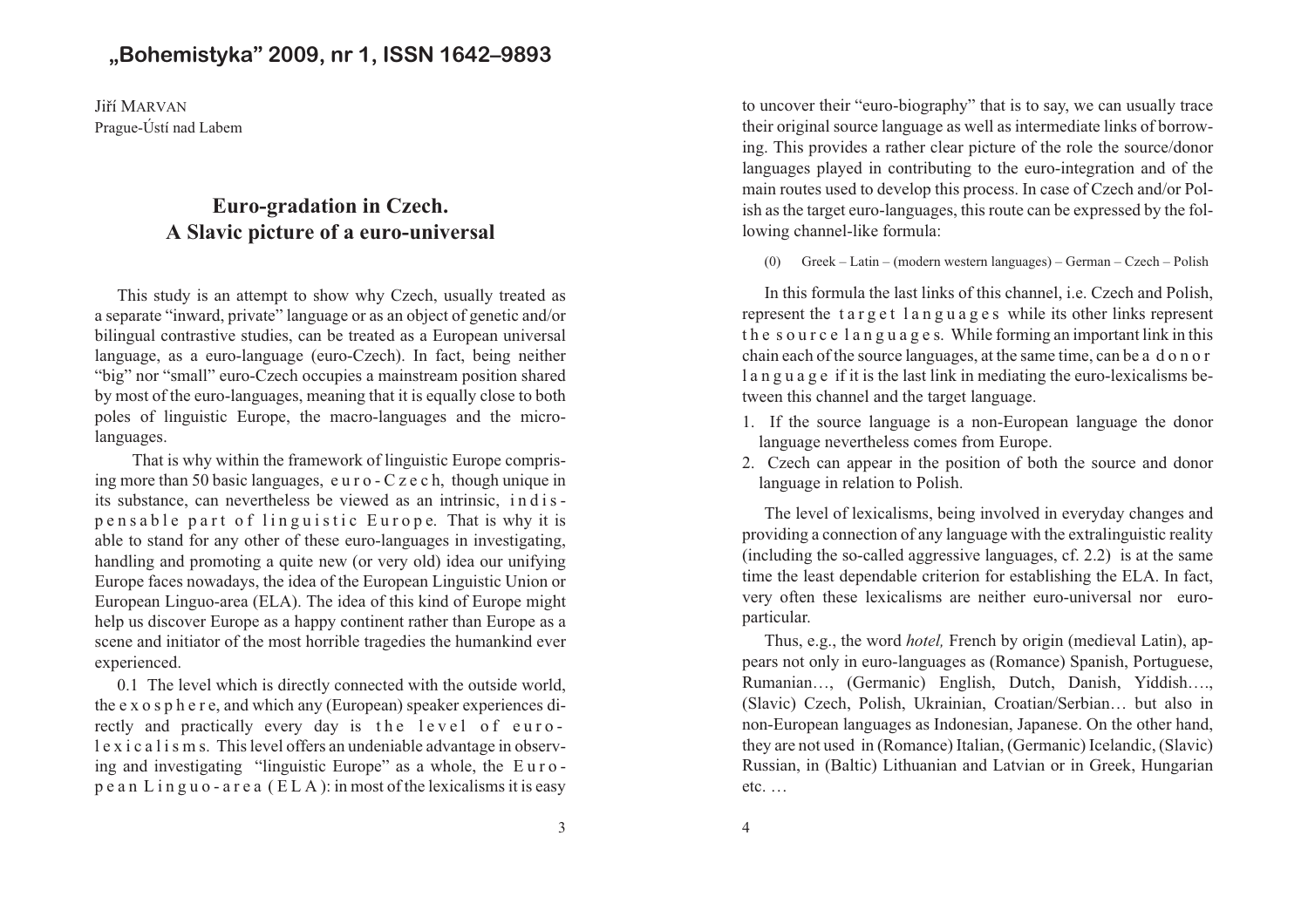#### **1. Morphology and a search for euro-universals**

1.0 Unlike the shallowest level of lexicalisms, the level of mor phology, including word-formation and morphosyntax, but above all of inflection, operates at the deepest level of language, called <sup>e</sup> <sup>n</sup> d <sup>o</sup> - <sup>s</sup> p h <sup>e</sup> <sup>r</sup> <sup>e</sup> (cf*. endon* "within, but also at home, in the heart"). This level is <sup>a</sup> product of <sup>a</sup> process lasting for centuries and even ofmillennia as it is the case of the euro-gradation or degrees <sup>o</sup> f <sup>c</sup> <sup>o</sup> <sup>m</sup> p <sup>a</sup> <sup>r</sup> i <sup>s</sup> <sup>o</sup> <sup>n</sup> (DC) which appeared in Indo-European about 4.000 years ago (see the Table 4.0) but became eventually eurouniversal spreading to Finno-Ugric and (partly) euro-Turkic languages as well (for the eastern euro-edge cf. Table 2.9).

Being the most comprehensive and, as we just saw, the most ob vious mark of the positive euro-integration, the DC are however not more than the proverbial tip of the iceberg called the euro-area (ELA). It displays other features manifesting the linguistic eurointegration and euro-solidarity. We can observe this in all inflectibles (i.e. inflected parts of speech) as the following selected examples indicate:

1° N <sup>o</sup> <sup>u</sup> <sup>n</sup> <sup>s</sup> (substantives), e.g.

(a) use of the definite article (D-featuring) – originating in Ancient Greek (cf. Homer) it is typical for the euro-perimeter: it appears in the northwest (Germanic, incl. English and Icelandic, Celtic), the west/southwest (Romance, Basque, Semitic Maltese), the southeast (the Balkan union: Slavic, modern Greek, Albanian, Rumanian), the extreme southeast (Caucasia: Abkhaz-Adyghe group, Ossetic, Armenian), and in the extreme east (Volga and Ural Finnic, as Mordvin and Komi, euro-Turkic as Tatar or Chuvash as well as area-related North Russian dialects!) but unusual in the center (Hungarian). As the languages in the center (Czech/Slovak, Polish), adjacent languages in the east/northeast (East Slavic, Baltic, Balto-Finnic) and in the southeast (Slovene, Croatian/ Serbian) do not use the articles, this feature is not euro-universal but euro-zone constituent as we have just described. At the same time, it is not europarticular as it is used by significant number of non-European languages practically in all continents incl. America (Nahuatl) andOceania (Maori et al.),

- (b) stratified use of diminutives (cf. *doggy, Charlie*) which is very limited in the northwest (English, Scandinavian languages), usual or very usual in the central and northeast zone, and very frequent inthe south (N.B., the suffix -*k* which might be Nostratic, cf. Below),
- (c) parallel (derivational or inflectional) formation of masculine/ /feminine animate nouns: though feminine derivatives from the masculine counterparts (*actor – actress*, *tiger – tigress, fireman – firewoman*?) are not typical for the Western (English), Northern (Scandinavian) and Eastern (Finno-Ugric and euro-Turkic, partly Russian) periphery, this barrier is broken by expansion of female proper names with the feminine exponen<sup>t</sup> *-a* making it a European univers al. Though it is absolutely absent in the standard stock of English vocabulary, an English speaker accep<sup>t</sup> the fact that in proper names like *Robert-a, Martin-a, Petr-a* – as opposed to the masculine counterparts *Robert, Martin, Peter* – the exponent -*a* (suffix or ending?) is <sup>a</sup> distinctive feature marking <sup>a</sup> female. This extends to the female names (coming from different European languages) without <sup>a</sup> masculine counterpart such as *Belinda* (Old Germanic), *Linda* (also form Spanish), *Lena* (Irish), *Veronica* (Latin) = *Vera* (Russian), *Vanessa* (English of the 18<sup>th</sup> c.) etc. The same applies to the Finnish and Estonian speakers; actually Hungarian developed here <sup>a</sup> special diminutive exponen<sup>t</sup> (cf. *Janka, Verácska, Marika* cf. Slavic <sup>=</sup> Czech *Mir-ka, Vìruš-ka*) which might be of pre-Indo-European (Nostratic) origin.

 $2^{\circ}$  A d j e c t i v e s – cf. the DC (incl. the suppletion) below.

3° P <sup>r</sup> <sup>o</sup> <sup>n</sup> <sup>o</sup> <sup>u</sup> <sup>n</sup> <sup>s</sup> – use of the same exponents as (1st person) -*m* and (2nd person) -*<sup>t</sup>* throughout the Continent (a pre-Indo-European feature).

 This Nostratic feature is reflected both in pronouns – cf. enclitics *me, te* "we, you (Pl)" in Uralic, i.e. Finnish, Estonian, (Volga Finnic) Mari and (Samoyed) Selkup (cf. Sg *me, te* in Latin and Romance,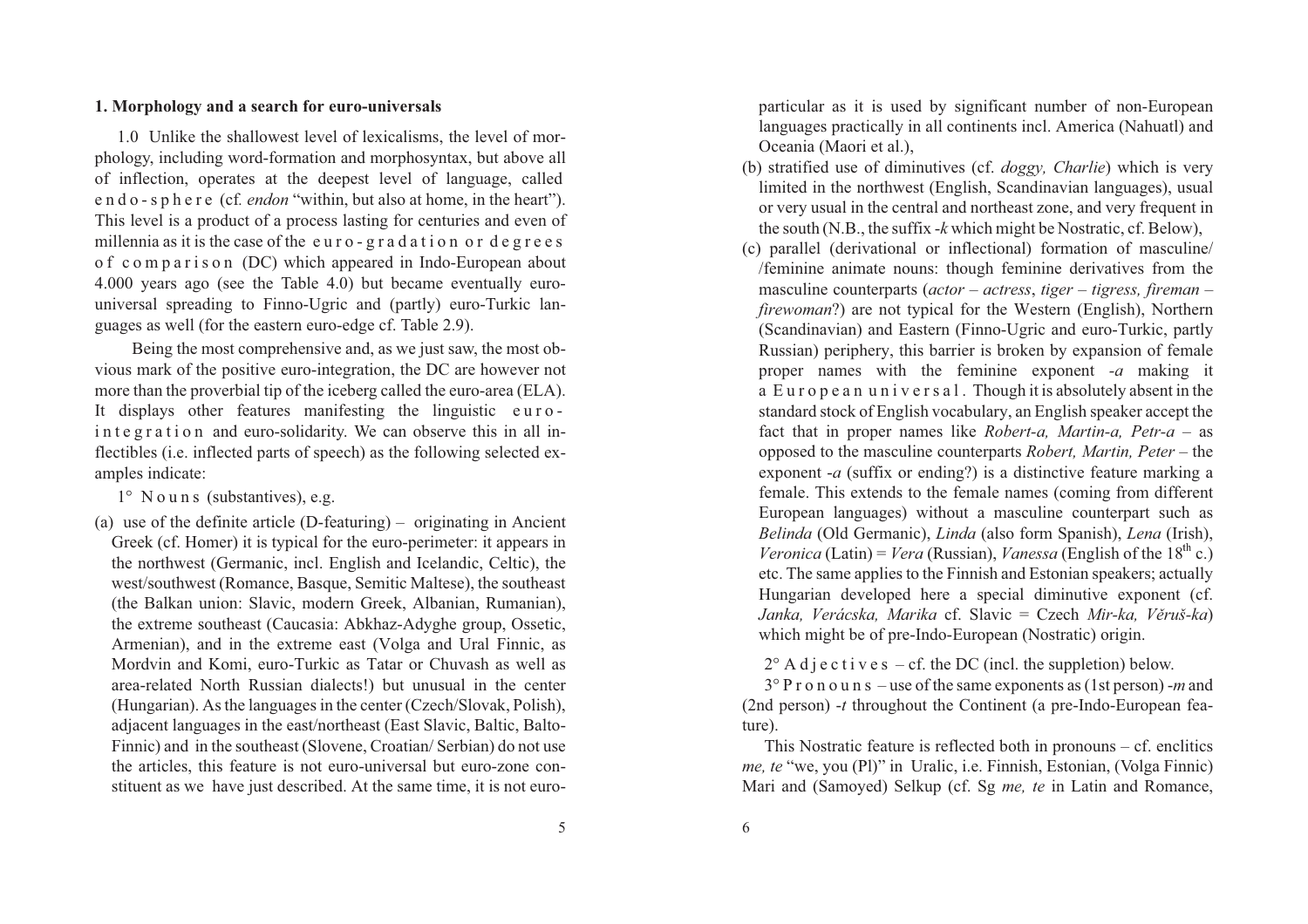South Slavic and (Ural Finnic) Komi – and inflections – cf. (Czech) *nese-me, nese-te* "(we, you) carry" and Estonian *ole-me, ole-te* "(we, you) are"..

The (Volga Finnic) Mordvin *ava-m* "my mother" and (Ugric) Hun garian *anya-m* correspond with (euro-Turkic) Karaim/Crimean Tatar *ana-m* and Turkish *ane-m* and resembles (Balkan) Bulgarian (enclitic) *majka mi*, (modern) Greek *mitera mu*.

4° N <sup>u</sup> <sup>m</sup> <sup>e</sup> <sup>r</sup> <sup>a</sup> l <sup>s</sup> – notable coincidences in the formation of ordi nals, incl. the parallel use of suppletion (cf. *one-first, twosecond/other*) (applied even in such unrelated languages as Finno-Ugric); cf. also the Baltic, Slavic and Scandinavian involvement in the prehistoric introduction of Indo-European numerals 100, 1000 in Finnic languages as a sign of their euro-integration.

 $5^\circ$  Ve r b s – periphrastic formation of marked categories, e.g. of marked tenses and voices, by means of the auxiliary verbs *to be* and *to have.*

(i) The distribution of these auxiliaries is as follows: (for English, German and Finnish):

Table 2.6.

| (a) west $= have$     | (b) center $= have/be$ | (c) east = be     |
|-----------------------|------------------------|-------------------|
| <i>I have written</i> | ich habe geschrieben   | olen kirjoittanut |
| I have come           | ich bin gekommen       | olen tulut        |

(a) English, Scandinavian, most of the Romance languages,

- (b) German, Dutch/Afrikaans, Faeroese, Icelandic, Yiddish; Frenchand Italian, Basque,
- (c) originally Balto-Slavic, Finnic (here from Baltic before the  $6<sup>th</sup>$  c. AD!).

Slavic moved closer to the west: Macedonian has <sup>a</sup> full paradigm of the type (a), Czech, Polish and particularly Kashubian are developing constructions like Czech *mám napsáno* "I have written".

(ii) The use of the auxiliary verb *to be* encounters several obstacles in forming the Passive.. While English *The letter was written* equals Czech *Dopis byl (na)psán,* the German and Polish correspondences of these constructions would be *Der Brief wurde geschrieben* and *List zosta³ napisany* with the verb "to become" (used also in Scandina vian). In languages like Slovak or Ukrainian these constructions are not available and some other ways of expressing the Passive must beused. One of them is the reflexive *<sup>s</sup>*-construction.

(iii) The (Indo-European) *s-*reflexive constructions (cf. the Hittite *za*) are applied in different degrees of intensity and divide the ELA inrather different euro-zones, as in the case of the use of the following verb "he/it washes itself/is washed"):

- synthetic the north/east (Scandinavian, Baltic, East Slavic), cf. (Swedish) *han/den tvätta-s* – (Lithuanian) *(jis) prausia-si* – (Rus sian) *(on) mojet-s'a,*
- enclitic the south and the center (Romance and other Slavic lasnguages), (Portuguese) *lava-se (!) –* (Spanish) *lava se –* Slovene *umiva se –* Rumanian <sup>s</sup>*palã se,* Cf. Bulgarian/Macedonian *mie se* = Czech *myje se* but Polish *myje siê*, Slovak *myje sa,* (Upper) Sorbian *myje so*,
- (c) syntactic the center (German, Dutch), (cf. German *er wäscht sich…*),
- (d) none periphery, either the northwest (English, Frisian), the southeast (Greek) or the northeast (Finnic) (cf. English *he washes himself*).

### **2. The degrees of comparison as a millennial euro-constituent**

2.0 As suggested in the (small print) introductory remark the uni que character of Czech reflected in the background of the European D <sup>e</sup> g <sup>r</sup> <sup>e</sup> <sup>e</sup> <sup>s</sup> <sup>o</sup> f C <sup>o</sup> <sup>m</sup> p <sup>a</sup> <sup>r</sup> i <sup>s</sup> <sup>o</sup> <sup>n</sup> ( E D C ) is <sup>a</sup> feature which makes possible for Czech to represen<sup>t</sup> and promote the idea of European lin guo-area (ELA). This double role of the DC in the ELA can be expressed by the tripartite formula: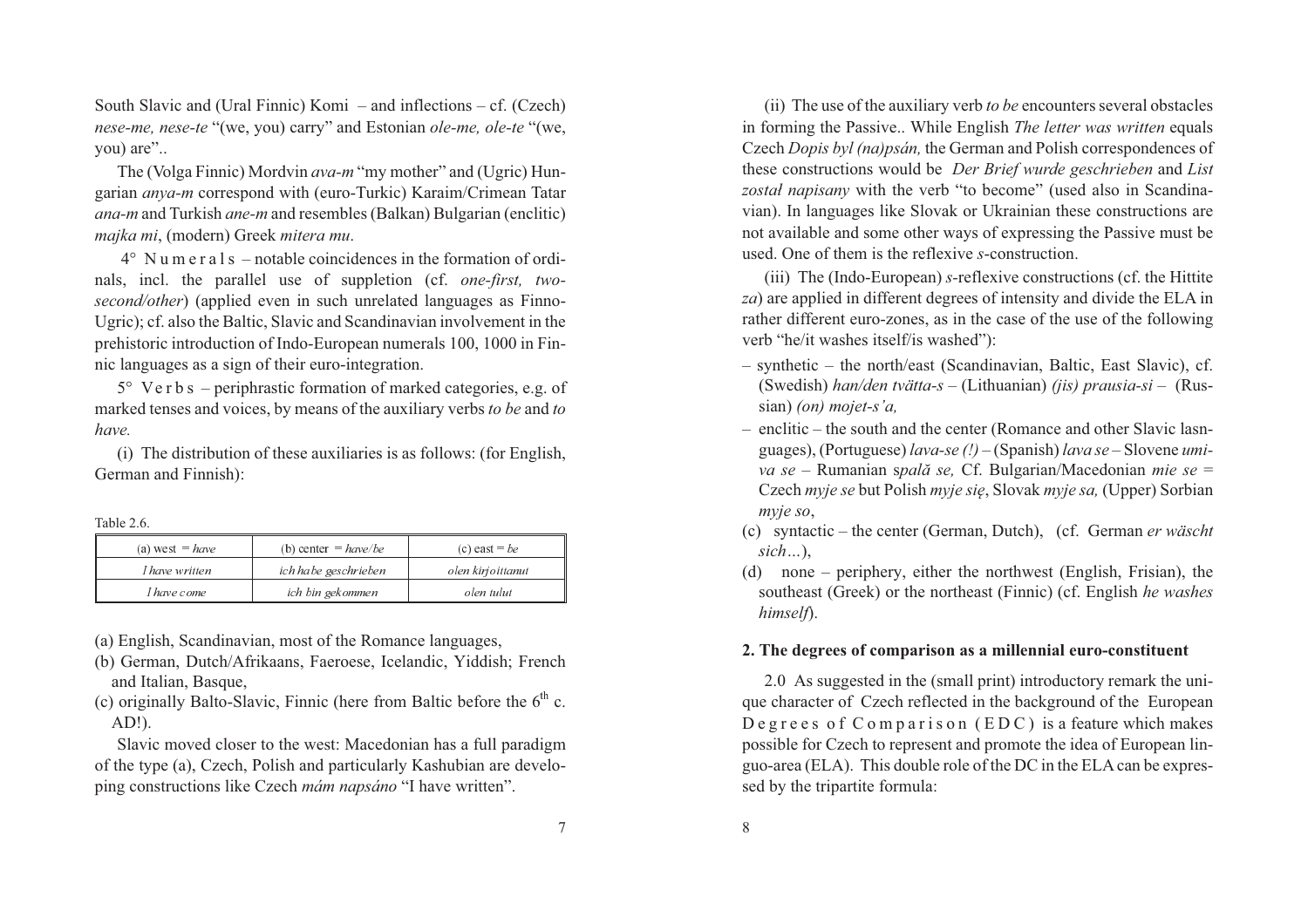(1)  $|positive - comparative - superlative | or |1d - 2d - 3d|$ 

(where*d* stands here for "degree"), as in English |*new – newer – ne west*| and Czech |*nový – novìjší – nejnovìjší|.* This formula applies practically in all European languages but, at same time, it is almost unknown outside Europe. For this reason we call it both a euro-- <sup>u</sup> <sup>n</sup> i <sup>v</sup> <sup>e</sup> <sup>r</sup> <sup>s</sup> <sup>a</sup> l <sup>a</sup> <sup>n</sup> d <sup>a</sup> <sup>e</sup> <sup>u</sup> <sup>r</sup> <sup>o</sup> - p <sup>a</sup> <sup>r</sup> <sup>t</sup> i <sup>c</sup> <sup>u</sup> l <sup>a</sup> r.

2.1.1 However, the DC, besides being shared by all European lan guages, are reflected in each of them by its own means. This is made possible by the stratification of language. The outside reality – the <sup>e</sup> <sup>x</sup> <sup>o</sup> <sup>s</sup> p h <sup>e</sup> <sup>r</sup> <sup>e</sup> – is reflected by the <sup>m</sup> <sup>e</sup> <sup>s</sup> <sup>o</sup> <sup>s</sup> p h <sup>e</sup> <sup>r</sup> <sup>e</sup> , represented in <sup>a</sup> universal formula |1d – 2d – 3d| <sup>s</sup> h <sup>a</sup> <sup>r</sup> <sup>e</sup> d by all European languages. The unique system of each language applied to express this formula (see Table 2.3 for more than 30 alternative applications) is called  $e \nvert d \nvert o \nvert s \nvert p \nvert e \nvert r \nvert (cf. 1.0).$ 

While the mesosphere played an initial role in connecting human beings and their language with the outside world, it is <sup>a</sup> variable changing with each generation and its external conditions (exosphere). The endosphere, on the other hand, is stable, being <sup>a</sup> product of several millennia – as it is the case of the DC in Czech (see section 4.) – during which the experience of each generation and of its mesosphere is de posited and stored in this inner sphere. Paradoxically, it is the <sup>s</sup> y <sup>n</sup> c h r o n y of each generation which is a v a r i a b l e, while the p r o ducts of this millennial process represents the s t a b i l i t y of language, it is its c on s t a n t.

2.1.2 Moreover, while the mesosphere represents primary, hence quite elemental process of humanization of the exosphere, the endo sphere, being protected by the mesosphere (and its millennial expe rience), i.e. being the second step of this process, represents the essen ce of language as <sup>a</sup> human artifact, not dependent directly on the exter nal world. Language, traditionally viewed as some kind tool or imple ment to achieve the final goal of communication, proves to be in fact the environment in which native speakers feel, in the strange world of many languages and exospheric globalization, safe, finding themselves here at home. After all, <sup>n</sup> <sup>o</sup> <sup>t</sup> <sup>w</sup> h <sup>a</sup> <sup>t</sup> we are doing (let alone how

much of it we are doing) but h ow we are doing that, is the only k <sup>e</sup> y f <sup>o</sup> <sup>r</sup> <sup>o</sup> <sup>u</sup> <sup>r</sup> <sup>s</sup> <sup>a</sup> f <sup>e</sup> f <sup>u</sup> <sup>t</sup> <sup>u</sup> <sup>r</sup> e. Moreover**–** thanks to this notion we discover with surprise Europe as a happy continent of lin guistic adventure, joy and solidarity contrasting remarkably with Europe's long-lasting image as the scene (and an exporter!) of themost horrible tragedies humankind has ever experienced.

2.1.3 While <sup>a</sup> close connection between the exosphere and the me sosphere (as well as the often transient but immediately accessible ex perience of each generation) tempts linguists to concentrate their ef forts on the mesosphere, this idea, since its inception in the late 1970s, has been resisting this temptation, devoting itself to the endosphere and its stability without which the future of Czech and of <sup>a</sup> grea<sup>t</sup> majority of languages does not make any sense.

2.2 One of the natural extensions of the DC, quite appropriate in <sup>a</sup> new geo-political environment, is the question of their <sup>a</sup> l l - E <sup>u</sup> <sup>r</sup> <sup>o</sup> p <sup>e</sup> <sup>a</sup> <sup>n</sup> <sup>c</sup> <sup>o</sup> <sup>n</sup> <sup>t</sup> <sup>e</sup> <sup>x</sup> t. We Europeans know how we have been treating for centuries our own linguistic heritage and environment – and the linguistic heritage and environment of other continents as well – like the proverbial bull in <sup>a</sup> china shop. At the same time European languages, unlike their speakers, have been proving <sup>a</sup> grea<sup>t</sup> deal of mutual so lidarity and mutual understanding – which the European politicians can only dream about – generating gradually the E <sup>u</sup> <sup>r</sup> <sup>o</sup> p <sup>e</sup> <sup>a</sup> <sup>n</sup> Linguistic Union or Linguistic Area (ELA).

The purpose of the following brief account is to demonstrate that the European context of the Czech DC offers an ideal pilot program to prove the existence of the ELA and to improve, in that way, its traditio nal image as <sup>a</sup> ground for "aggressive languages" (such as German, Russian and recently English) to "impose their *barbarisms* on their in ferior partners".

2.3 It is noteworthy that such <sup>a</sup> European inflectional category as the DC, though born in Indo-European about four millennia ago (see Scheme 4.0), has been maintaining its *<sup>é</sup> <sup>l</sup> <sup>a</sup> <sup>n</sup> <sup>v</sup> <sup>i</sup> <sup>t</sup> <sup>a</sup> <sup>l</sup>* <sup>f</sup> <sup>o</sup> <sup>r</sup> <sup>a</sup> <sup>l</sup> <sup>m</sup> <sup>o</sup> <sup>s</sup> <sup>t</sup> f i v e m i l l e n n i a, of which no other language can be a better witness than English: being one of the most inflection-resistant languages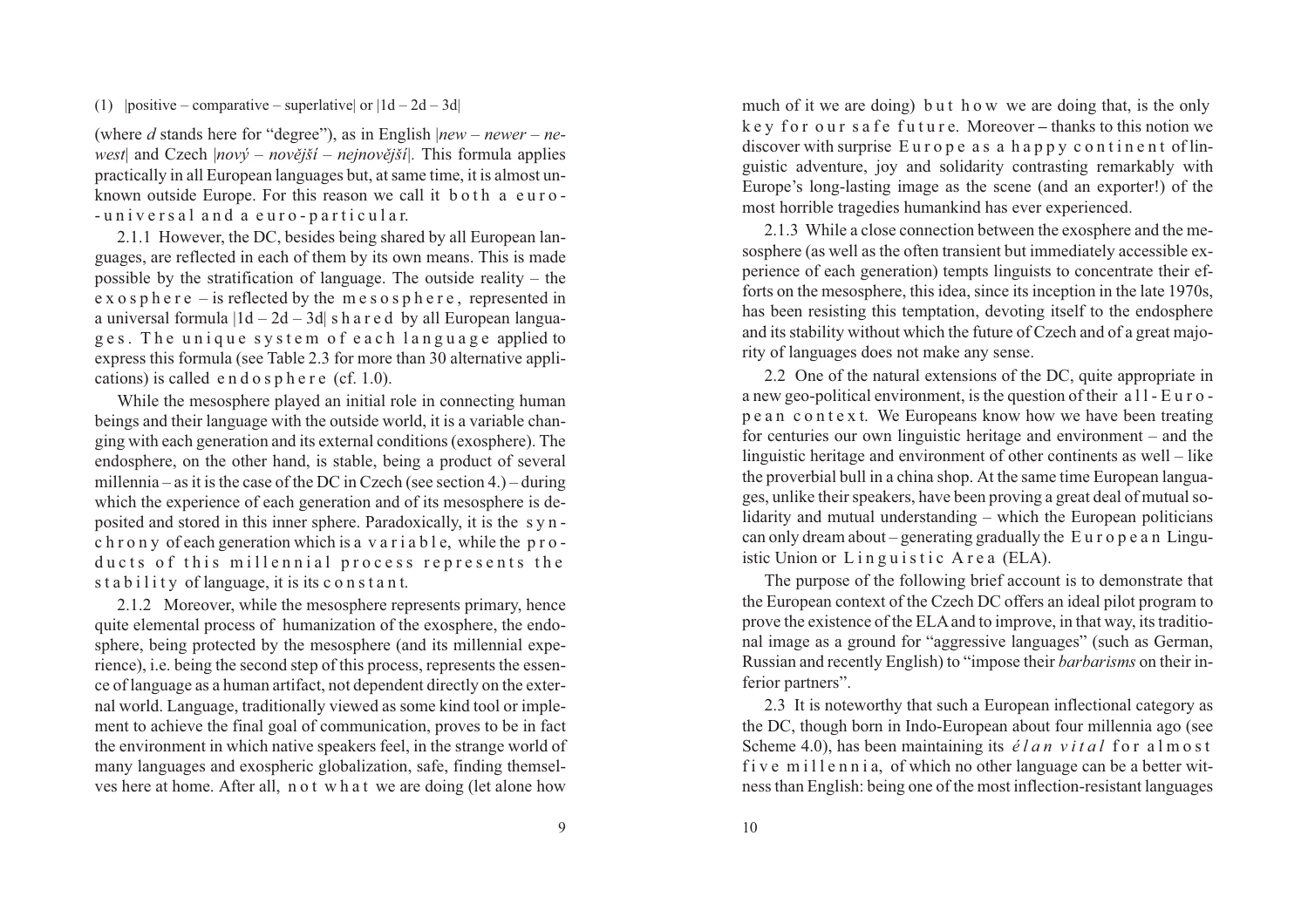of Europe, it nevertheless maintains signs of this Indo-European heri tage in such tripartite sequences (1) |1d – 2d – 3d| (see 2.0) as *new – ne w-er – new-est* shared by all the other European languages, no matterwhether genetically related or unrelated (see the following table).

 Originally typical for Greek, Latin, Proto-Germanic, and Proto-Celtic (besides Indo-Iranian, see 4.0), the DC expanded eventually to the rest of Europe regardless of the resistance offered by the distance, political and psychological barriers as well as by the Continent's lin guistic diversity. The result is remarkable – the degrees of comparison are now <sup>a</sup> E <sup>u</sup> <sup>r</sup> <sup>o</sup> p <sup>e</sup> <sup>a</sup> <sup>n</sup> <sup>u</sup> <sup>n</sup> i <sup>v</sup> <sup>e</sup> <sup>r</sup> <sup>s</sup> <sup>a</sup> l as obvious from the followingtable:

| able |  |  |  |
|------|--|--|--|
|      |  |  |  |

|    |                    | 1 <sub>d</sub> | 2d                                    | 3d                   | supple-<br>tive: | 1 <sub>d</sub> | 2d                      |
|----|--------------------|----------------|---------------------------------------|----------------------|------------------|----------------|-------------------------|
|    | Greek              | $ne(u)$ -os    | $ne(u)$ -o-<br>teros                  | $ne(u)$ -o-<br>tatos |                  | agathos        | belt-ion                |
|    | Latin              | $nov$ -us      | nov-ior                               | $nov-issi$ -<br>mus  |                  | $bon-us$       | mel-ior                 |
| 1. | Spanish            | nuevo          | $mas Nu-$<br>evo                      | el mas<br>nuevo      |                  | bueno          | mejor                   |
|    | Portugu-<br>ese    | novo           | mais no-<br>$\mathcal{V}O$            | o mais<br>novo       |                  | bom            | melhor                  |
|    | French             | nouveau        | $plus no-$<br>uveau                   | le plus n.           |                  | bon            | meilleur                |
|    | Ruma-<br>nian      | nou            | mai nou                               | cel mai<br>nou       |                  | bun            | (mai<br>$b$ <i>un</i> ) |
| 2. | Czech              | $nov-v$        | $nov - \check{e}j - \check{s}$ -<br>í | nej-nově<br>jší      |                  | dobrý          | lepší                   |
|    | Slovak             | $nov-v$        | $nov - \check{s} - i$                 | naj-novš<br>í        |                  | $dobr\dot{y}$  | lepší                   |
|    | Sorbian<br>(Upper) | $now-y$        | $now -5-i$                            | $naj-now$<br>ši      |                  | dobry          | lěpši                   |
|    | Polish             | $now-y$        | $now$ -sz- $v$                        | $naj-no-$<br>wszy    |                  | dobry          | lepszy                  |
|    | Belaru-<br>sian    | $nov-y$        | $nav-ej-\tilde{s}$ -<br>у             | naj-nave<br>jšy      |                  | dobry          | lepšy                   |

|    | Ukrai-<br>nian             | $nov-yj$        | $nov-i\check{s}-yj$        | naj-noví<br>šyj    | dobryj    | kraščyj/l<br>ip šyj   |
|----|----------------------------|-----------------|----------------------------|--------------------|-----------|-----------------------|
|    | Slovene                    | $nov-i$         | $nov-ej-\check{s}$ -<br>i  | naj-nove<br>jši    | dober     | boljši                |
|    | Croa-<br>tian/Ser-<br>bian | nov             | $nov - ij - i$             | $naj-no-$<br>vii   | dobar     | bolji                 |
| 3. | Russian                    | novyj           | novee                      | novee<br>vsech     | chorošij  | lučše                 |
|    | Bulga-<br>rian             | nov             | $po-nov$                   | naj-nov            | dobăr     | $(po$ -dob<br>ăr)     |
|    | Macedo-<br>nian            | nov             | $po-nov$                   | naj-nov            | dobar     | $(po$ -do-<br>bar)    |
| 4. | English                    | new             | new-er                     | new-est            | good      | better                |
|    | German                     | neu             | neu-er                     | neu-est            | gut       | be sser               |
|    | Yiddish                    | nai             | nai-er                     | nai-est            | gut       | beser                 |
|    | Danish                     | ny              | ny-ere                     | $ny$ - $est$       | god       | bedre                 |
|    | Norwe-<br>gian             | ny              | ny-ere                     | $ny$ - $est$       | god       | bedre                 |
|    | Swedish                    | ny              | ny-are                     | $ny$ - $ast$       | god       | batter                |
|    | Icelan-<br>dic             | $n\acute{v}$ -r | nýj-ari                    | nýj-astur          | gó        | betri                 |
| 5. | <b>Welsh</b>               | newydd          | newydd-<br>-ach            | newydd-<br>-af     | da        | gwell                 |
|    | Irish (I.<br>Gaelic)       | nua             | nua-í                      | is nua-í           | maith     | fearr                 |
|    | Scottish<br>Gaelic         | nuadh           | nas nua-<br>idhe           | as nuai-<br>dhe    | math      |                       |
| 6. | Lithua-<br>nian            | nauj-as         | nauj-es-<br>nis            | nauj-au-<br>sias   | lab-as    | $\int$ ab-es-<br>nis) |
| 7. | Latvian                    | jaun-s          |                            |                    | $lab - s$ |                       |
|    | Romany                     | $nev-o$         | nev-eder                   | $jek-ne-$<br>veder | láčho     | feder                 |
|    | Hunga-<br>rian             | új              | $\dot{u}$ <i>j</i> - $abb$ | $leg-újab$<br>h    | jó        | $(i o-b b)$           |
| 8. | Finnish                    | uusi            | uud-em-<br>pi              | uus-in             | hyvä      | par-em-<br>pi         |
|    | Estonian                   | uus             | $uu$ -e $m$                | $\boldsymbol{k}$   | hea       | par-em                |

 $11$  12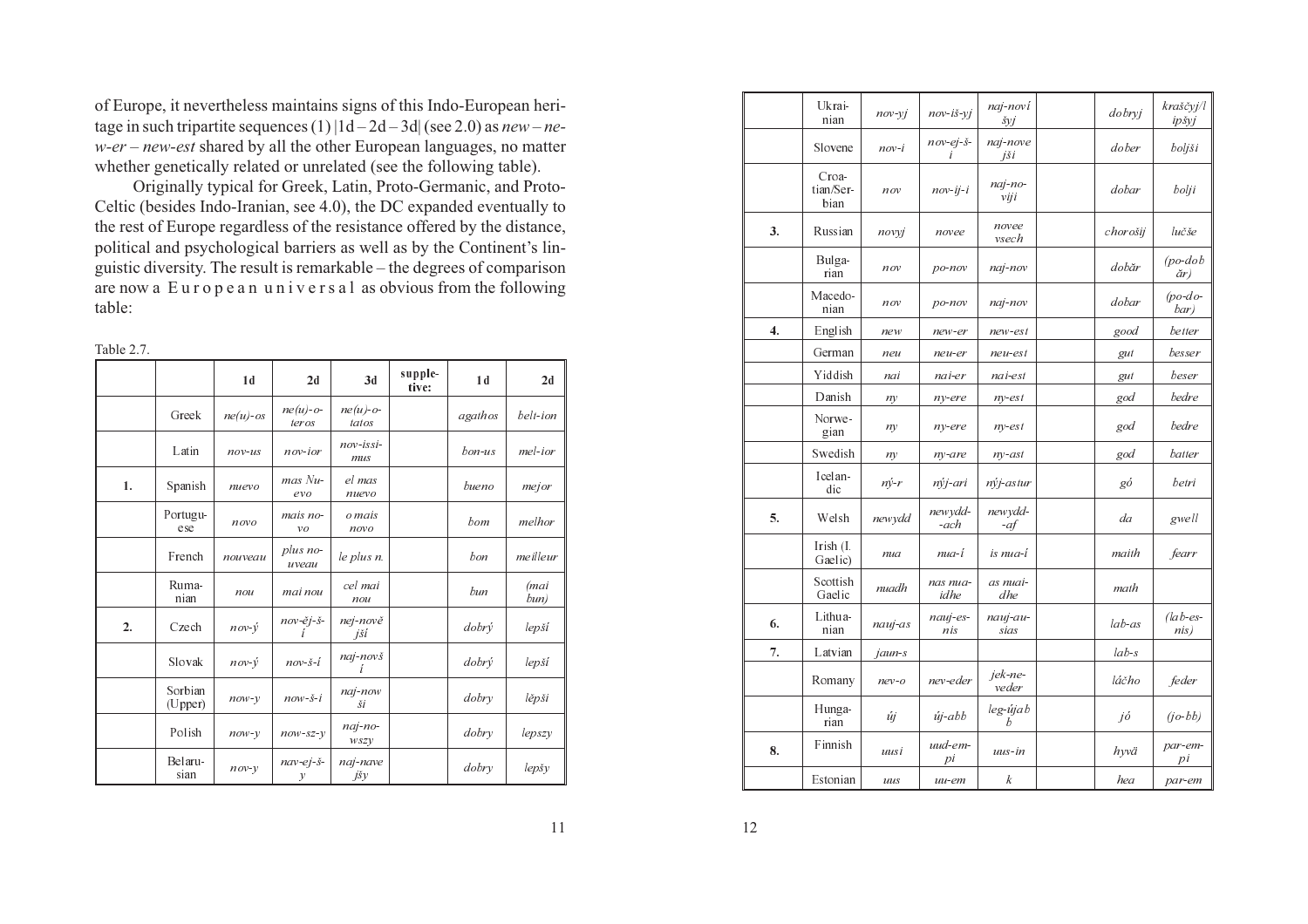|     | Komi    | vil  | $vil-zvk$      | $med$ -viľ        | bur    | $(bur-dzv)$<br>k) |
|-----|---------|------|----------------|-------------------|--------|-------------------|
| 9.  | Chuvash | sene | şene-<br>re ch | ver-sene          | lajach | (lajach-<br>rach) |
|     | Turkish | yeni | daha ye-<br>ni | en yeni           | iyi    | (daha<br>iyi)     |
| 10. | Tadzhik | nav  | nav-tar        | nav-tar-<br>$-in$ | chub   | bech'-ta          |

*(mai bun), (daha iyi)* … forms in brackets: regular formation (nosuppletion)

As we see, this feature is shared by such languages as Greek (An cient and Modern Katharevousa), Latin and Romance languages, Sla vic languages, Germanic languages, Baltic languages, and Romany, as well as <sup>a</sup> whole range of Finno-Ugric and Turkic languages.. Such <sup>a</sup> common feature proves the process of euro-integration and the exi stence of the European Language Area. Moreover, being an intrinsic par<sup>t</sup> of the process of integration, it is one of its essential integrants, euro-constituents.

1. The Turkish 3d exponen<sup>t</sup> en has its correspondences in other euro-Turkic languages cf. (Lithuanian) Karaim *enk*, Tatar *ink*, but it is used in (Central) Asian Turkic as well, cf. Kazakh and Uzbek *eng,* Ky rgyz *en* etc.

2. We note the *élan vital* of the Indo-European DC in Iranian Tadz hik (Central Asia) – which has maintained (of course, together with Persian) the original Indo-European model – see 10. the table. We cancall it a Central Asian euro-feature!

2.4 The degrees of comparison are shared by all European langua ges, they are one of the <sup>e</sup> <sup>u</sup> <sup>r</sup> <sup>o</sup> - <sup>u</sup> <sup>n</sup> i <sup>v</sup> <sup>e</sup> <sup>r</sup> <sup>s</sup> <sup>a</sup> l <sup>s</sup> , at the same time, they belong to the category of <sup>e</sup> <sup>u</sup> <sup>r</sup> <sup>o</sup> - p <sup>a</sup> <sup>r</sup> <sup>t</sup> i <sup>c</sup> <sup>u</sup> l <sup>a</sup> <sup>r</sup> s. The particular inthis case means that the universal tripartite formula  $(1)$   $|1d - 2d - 3d|$ , though reflecting the exosphere, organizes it nevertheless in "its own particular way" almost unknown in non-European languages (but cf. the small print above!).

Nevertheless this formula is just the first step in the internalization, being a part of the meso-sphere, i.e. an intermediate link between the exo-sphere on one hand, and the endo <sup>s</sup> p h <sup>e</sup> <sup>r</sup> <sup>e</sup> (internal system) of each of the European languages on the other hand, each of which, as we see from the table, uses its own resources to manifest it.

2.5 How far this unity of common European formula can range, is obvious from the <sup>s</sup> <sup>u</sup> p p l <sup>e</sup> <sup>t</sup> i <sup>v</sup> <sup>e</sup> sequences (cf. the right par<sup>t</sup> of the table) in which each of the languages reaches for the deep most reserves of its endosphere: the suppletive pairs such as English *good – better* (cf. German *gu<sup>t</sup> – besser*, Swedish *god/bra – bättre* etc.) are meso-spherically identical with the endo-spherically (internally) different pairs as in Slavic, cf. Czech *dobrý – lepší*, Russian *chorošij – luèše* as well as Latin *bonus – melior*, Spanish *bueno – mejor* and French *bon – meilleur*, Celtic (Welsh) *da – …well*…, (Central European) Romany *láèho – feder*, Finno-Ugric, as in Finnish *hyvä – parempi*, Estonian *hea – parem* as well as Basque *on – hobe* and Georgian *k'argi-i*– *uk'etesi* …

 As obvious from the examples – if the degrees of comparison are associated by <sup>a</sup> native speaker with some kind of outside influence at all, it cannot be accepted negatively (i.e. as <sup>a</sup> barbarism) but only posi tively as <sup>a</sup> bridge for learning and understanding (in both senses) otherEuropean languages, and hence as a sign of the European language solidarity.

2.6 Another evidence that the Degrees of Comparison are a European universal and particular, generated by <sup>a</sup> gradual p <sup>r</sup> <sup>o</sup> <sup>c</sup> <sup>e</sup> <sup>s</sup> <sup>s</sup> <sup>o</sup> f <sup>e</sup> <sup>u</sup> <sup>r</sup> <sup>o</sup> - i <sup>n</sup> <sup>t</sup> <sup>e</sup> g <sup>r</sup> <sup>a</sup> <sup>t</sup> i <sup>o</sup> <sup>n</sup> , is <sup>a</sup> division of the euro-area into <sup>e</sup> <sup>u</sup> <sup>r</sup> <sup>o</sup> - <sup>z</sup> <sup>o</sup> <sup>n</sup> <sup>e</sup> <sup>s</sup> according to their specific applica tion of the DC. We note that the highest level of their analytical mani festation is typical for the broader periphery of the euro-area, namely for the south (Romance languages), the southeast (Balkan area, incl. Slavic languages, i.e. Bulgarian and Macedonian) and the extremeEast (Russian and unrelated languages of European Russia) though in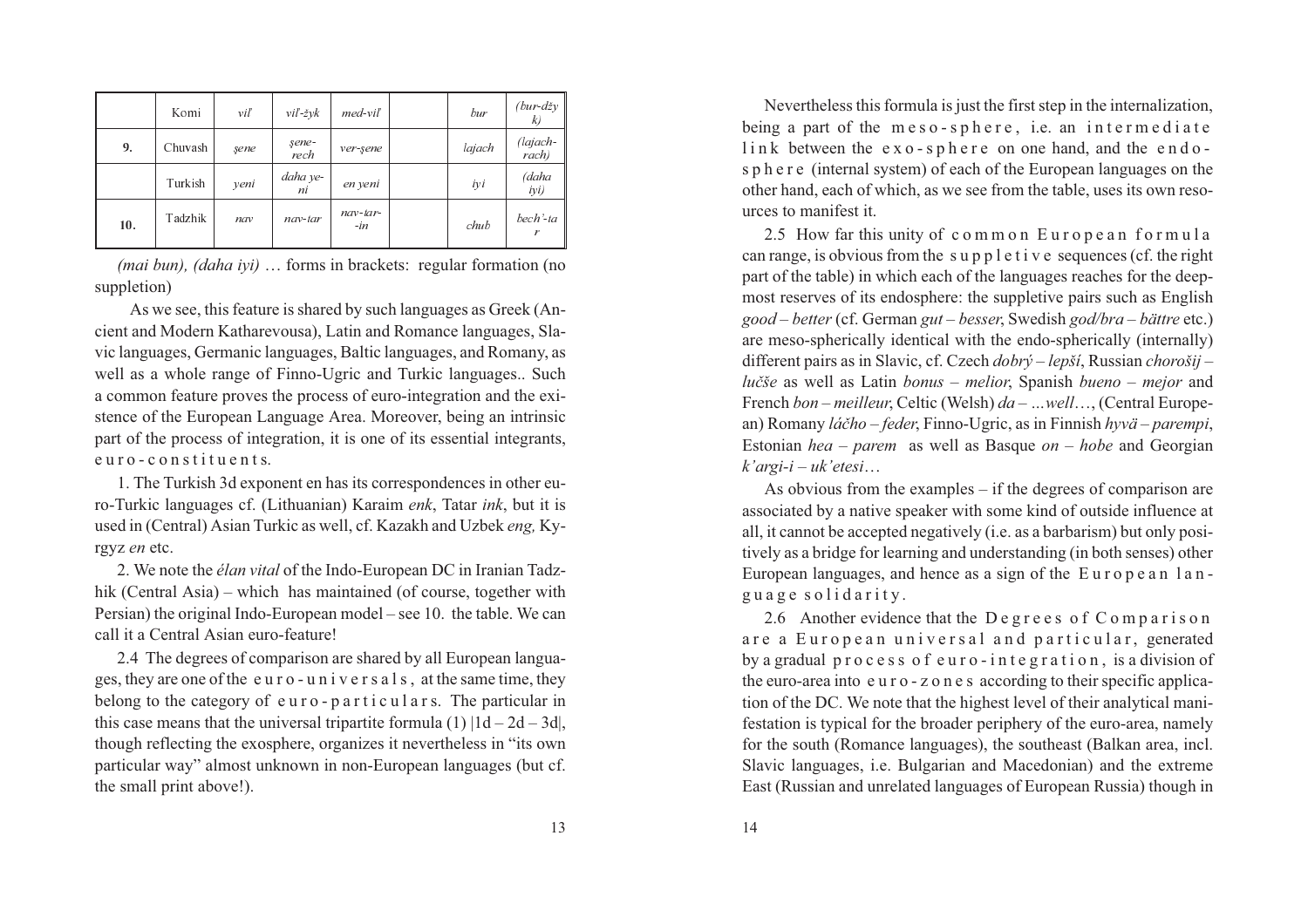most of them some relevant elements of synthesis are presen<sup>t</sup> in theparadigm as well (cf. Table 2.9).

2.7 In the kernel territory (incl. Germanic, Baltic and western Fin no-Ugric), the most remarkable sub-area seems to be the remaining Slavic languages. Though they resemble Germanic languages in using common formal (i.e. endospheric) exponents they, at the same time, apply a unique formula with the 3d prefix *naj-/nej*- (cf. Table 2.3, sec-<br>tion 2.)

(2)  $|3d = prefix + 2d| (cf. Czech *novější* 2d – *nej-novější* 3d "new, newest")$ 

which is otherwise unknown in the ELA. But there is an important ex ception: genetically unrelated languages of the same euro-zone – Lat vian, Hungarian, and (Central European) Romany (see ibid., section 7.) use this formula proving that besides the genetic (here Slavic) relations the close euro-areal relation is relevant as well (for the prefixation in 3d cf. also Table 2.9, languages\*).

2.8 The Slavic euro-group is divided in separate sub-zones, the occidental sub-zone using the formula (2) and the residual area including Russian and Bulgarian with Macedonian. While the occidental langu ages form with area-related languages one compac<sup>t</sup> (east central) euro-zone, the residual languages belong to other euro-zones as follows:

R <sup>u</sup> <sup>s</sup> <sup>s</sup> i <sup>a</sup> <sup>n</sup> (unlike Ukrainian) form <sup>a</sup> compac<sup>t</sup> euro-zone with ot her languages of European Russia, i.e. (Volga and Ural) Finnic and euro-Turkic.

M a c e d o n i a n (unlike Serbian), B u l g a r i a n and particular l y P <sup>o</sup> <sup>m</sup> <sup>a</sup> k i <sup>a</sup> <sup>n</sup> (a micro-language of Moslem Slavs in Greek Thra ce) display another distinctive feature – i.e. partial or complete analy tism of the DC – which is typical for the Balkan euro-zone (cf. Rumanian, Albanian, Greek Dhimotiki).

Finally to demonstrate the euro-particularity of the DC, the following table mapping the Euro-Asian borderland can be used:

| able |  |  |
|------|--|--|
|      |  |  |

|                     | $1, 2, 3$ synthetic            | 1, 2 synthetic                         | 1, 2, 3 analytical                                                 | syntactic                 |
|---------------------|--------------------------------|----------------------------------------|--------------------------------------------------------------------|---------------------------|
| Indo-               | Baltic, Ukrai-<br>nian         | Russian                                | Russian (attribu-<br>te)                                           |                           |
| European            | Bulgarian<br>(Tadzhik)         | Ossetic, Kur-<br>dish                  | Rumanian<br>Armenian*                                              |                           |
| Uralic              | Finnish, Sami<br>Komi, (Mansi) | Estonian, Vep-<br>sian<br>Mari, Udmurt | Livonian, Mord-<br>v <sub>1</sub> n<br>(Khanty), (Sel-<br>$kup^*)$ | <b>Nenets</b><br>(Ngasan) |
| Turkic              |                                | K araim<br>Chuvash*, Ta-<br>tar        | Turkish, Gagauz                                                    | Azerbaijani<br>Bashkir    |
| Ibero-<br>Caucasian | Adyghe<br>Georgian, Svan       | Chechen, In-<br>gush                   | Abkhaz*, Lez-<br>gyn<br>Kabardin                                   | Avar<br>$Cez (=Dodo)$     |
| Mongolian           |                                |                                        |                                                                    | <b>Kalmuck</b>            |

Languages\*: (Samoyed) Selkup, (Tatar) Chuvash, (Caucasian)Abkhaz, (Indo-European) Armenian – possible prefixation in 3d!

 (Languages) in brackets – non-European languages (Caucasia isconsidered a part of linguistic Europe).

## **3. The degrees of comparison in Czech and their inflectionalproperties – a "new" part of speech?**

3.1 As the DC do not generate <sup>a</sup> new lexicon word, they are inte grated in the inflectional paradigm of another unit, as in the EnglishDC, cf. *new, newer, newest* (= Czech *nový, novější, nejnovější*). In a <br>
ideologie ale postavené politik (ale politik de la politik de la politik de la politik de la politik de la po highly inflected language, as is the case with Czech (as well as other Slavic languages, German, Latin, Latvian, Hungarian, Finnish etc.), they are, together with declension and conjugation, another <sup>c</sup> <sup>o</sup> <sup>n</sup> <sup>s</sup> <sup>t</sup> i tuting element of its inflectional level and, at the sa me time, one of the crucial exponents of the European Linguo-Area(see 0.1).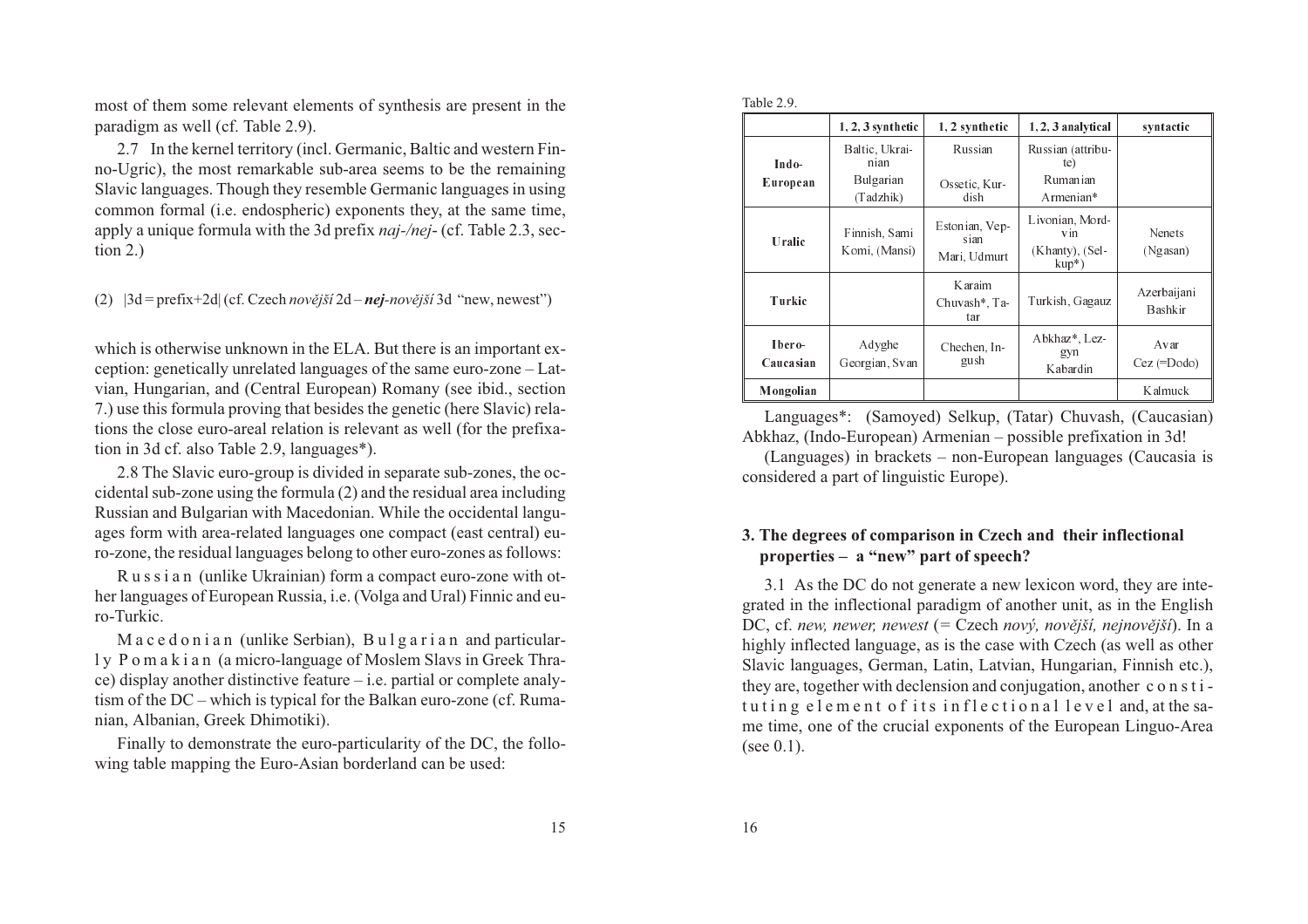3.2 The inflectional paradigm of DC must be distinguished from other <sup>n</sup> <sup>o</sup> <sup>n</sup> - i <sup>n</sup> f l <sup>e</sup> <sup>c</sup> <sup>t</sup> i <sup>o</sup> <sup>n</sup> <sup>a</sup> l <sup>m</sup> <sup>e</sup> <sup>a</sup> <sup>n</sup> <sup>s</sup> <sup>o</sup> f <sup>c</sup> <sup>o</sup> <sup>m</sup> p <sup>a</sup> <sup>r</sup> i <sup>s</sup> <sup>o</sup> <sup>n</sup> whichhowever can appear outside Europe as well:

- A. These are predominantly either syntactic (cf. *velmi, strašnì zajímavý* "very, terribly interesting", *trochu, ponìkud zajímavý, starší* "somewhat, slightly interesting, older") or d <sup>e</sup> <sup>r</sup> i <sup>v</sup> <sup>a</sup> <sup>t</sup> i <sup>o</sup> <sup>n</sup> <sup>a</sup> l (*pra-dávný* "ancient", *<sup>p</sup>øe-(ne)š•astný* "most (un)happy", *<sup>p</sup>øiblblý* "half-witted"; *vele+úrodný* "most fertile", *širo+širý* "vast"; cf. *po-starší* "elderly": formally <sup>=</sup> Russian *po-starše* and Bulgarian/Macedonian *po-star* which are however paradigmatical).
- B. The analytical (periphrastic) formation corresponding to the inflectional paradigm can be outlined as follows:

| r<br>٦. | ı٣ |  |
|---------|----|--|
|         |    |  |

| $-3d$                      | $-2d$                  | $+1d$          | $+2d$                  | $+3d$                     |
|----------------------------|------------------------|----------------|------------------------|---------------------------|
| the least intere-<br>sting | less interesting       | interesting    | more intere-<br>stin g | the most intere-<br>sting |
| the worst ima-<br>ginable  | worse imagina-<br>ble  | imaginable     | better imagina-<br>ble | the best imagi-<br>nable  |
| nejméně<br>zajímavý        | méně zajímavý          | zajímavý       | více zajímavý          | nejvíce<br>zajímavý       |
| nejhůře<br>představitelný  | hůře<br>představitelný | představitelný | lépe<br>představitelný | nejlépe<br>představitelný |

The analytical constructions, unlike the syntactic structures, can be integrated in the paradigm, in fact, they can be the only regular DC, as in Romance languages (cf. Table 2.3, section 1.) and the eastern euro- -edge (Table 2.9). However, they consist of more than one text unit, hence cannot be inflectional.

3.3 Though the elimination presented in A and B (see above thesmall print), imposes considerable limits on the inflectional p <sup>a</sup> <sup>r</sup> <sup>a</sup> d i g <sup>m</sup> of DC, it provides, at the same time, <sup>a</sup> more powerfulmeans of defining and extending its inner scope.

17 18

The crucial step in this extension is the integration ("addition") of the adjective and the corresponding adverb in one "n <sup>e</sup> <sup>w</sup> " i <sup>n</sup> f l <sup>e</sup> <sup>c</sup> <sup>t</sup> i <sup>o</sup> <sup>n</sup> <sup>a</sup> l p <sup>a</sup> <sup>r</sup> <sup>t</sup> <sup>o</sup> f <sup>s</sup> p <sup>e</sup> <sup>e</sup> <sup>c</sup> h <sup>c</sup> <sup>a</sup> l l <sup>e</sup> d <sup>a</sup> d d i <sup>t</sup> i <sup>v</sup> <sup>e</sup> (Cz *<sup>p</sup>øídatek*), as in(Adjective) *zdravý* – (Adverb) *zdravě* "sound/healthy, soundly/healt-<br>hily".

With three other constituents, the negative (cf. – 2s *ne-zdravější* "unsounder"), <sup>a</sup> <sup>u</sup> <sup>n</sup> i q <sup>u</sup> <sup>e</sup> f <sup>o</sup> <sup>r</sup> <sup>m</sup> <sup>o</sup> f <sup>s</sup> <sup>u</sup> p <sup>e</sup> <sup>r</sup> l <sup>a</sup> <sup>t</sup> i <sup>v</sup> e, <sup>c</sup> <sup>a</sup> l l <sup>e</sup> d <sup>v</sup> <sup>a</sup> n i t i v e with a special prefix sebe- $(3v \, sebe-zdrav\check{e}j\check{s}i$  "however so*und*", for its origin cf. 4.4.3), vanitive with standard superlative (3s/v *sebe-nej-zdravější* "however [most] sound, healthy"), the traditional DC paradigm yields the following result:

| $\pm 1d = posi$<br>tive |               | $\pm 2d$ =comparati-<br>ve |                                | $\pm 3d$ =superlative<br>$\pm 3v$ = vanitive   |                                | $\pm 3s/v$                       |
|-------------------------|---------------|----------------------------|--------------------------------|------------------------------------------------|--------------------------------|----------------------------------|
| $(un-)sound$            | $\rightarrow$ | (un-)sounder               | $\rightarrow$<br>$\rightarrow$ | the (un-)soundest<br>however (un-)sound        | $\rightarrow$<br>$\rightarrow$ | however (most)<br>$(un-)soundly$ |
| $(un-)soun-$<br>dlv     | $\rightarrow$ | more (un-)soun-<br>$d\nu$  | $\rightarrow$<br>$\rightarrow$ | most (un-)soundly<br>however (un-)sound-<br>lv | $\rightarrow$<br>$\rightarrow$ | however (most)<br>$(un-)soundly$ |
| ne-)zdravý              | $\rightarrow$ | (ne-)zdravější             | $\rightarrow$<br>$\rightarrow$ | nej-(ne-)zdravější<br>se be - (ne -)zdravější  | $\rightarrow$<br>$\rightarrow$ | $sebe-(nej-)(ne-)$<br>zdravější  |
| $(ne$ -)zdrav<br>ě      | $\rightarrow$ | (ne-)zdravěji              | $\rightarrow$<br>$\rightarrow$ | nej-(ne-)zdravěji<br>se be-(nej-)zdravěji      | $\rightarrow$<br>$\rightarrow$ | $sebe-(nej-)(ne-)$<br>zdravěji   |

1. Unlike declension and conjugation with <sup>a</sup> grea<sup>t</sup> deal of linguistic convention (cf. the order Genitive, Dative, Accusative), the pattern of the DC paradigm is formally and functionally pre-established in thesystem providing an unambiguous algorithmic sequence.

2. A special additive paradigm is developed in the Slavic euro-zo ne following the formula (2) but only in its Northern section compri sing Sorbian, Czech (but not Slovak!), Polish, and Belarusian (but notUkrainian!). It is noteworthy that this section (sub-area) is expanded

Scheme 3.3.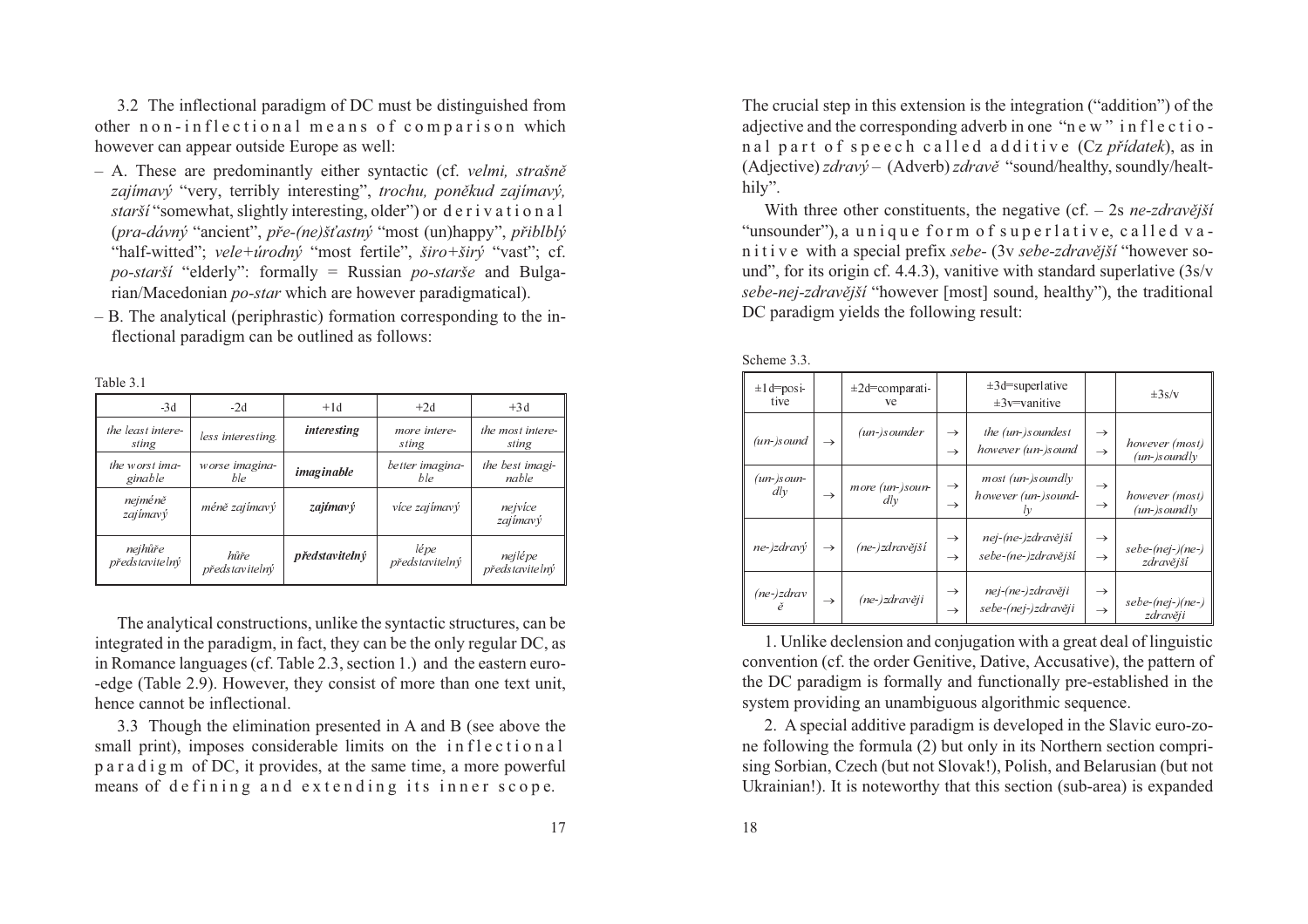by the adjacent Baltic languages (Lithuanian and Latvian)! On the ot her hand, Slovak, Ukrainian as well as Slovene and Croatian/Serbian form the southern section with no additive: they do not have <sup>a</sup> separate adverbial form as they substitute it with the corresponding adjectivalform in Ne (N.B., it was the case of Old Czech as well, cf. 4.3.2).

 3.4 Basically, the definition of the D C p <sup>a</sup> <sup>r</sup> <sup>a</sup> d i g <sup>m</sup> <sup>a</sup> <sup>t</sup> i <sup>c</sup> <sup>c</sup> l <sup>a</sup> <sup>s</sup> <sup>s</sup> <sup>e</sup> <sup>s</sup> resemble the corresponding classification in declension and con jugation (cf. e.g. Conjugation 1–4 in Latin) by applying certain formalcriteria.

In the case of the DC it is the (2d and 3d) flecteme *-ěj*- (or alloflect *-ej-,* if*ì* is incompatible with the preceding consonant) in which the basic distribution can be defined as follows (for *prostý* "simple", *drahý* "dear, expensive", *blízký* "near(by), close", *nový* "new"):

**property (a)** absence of the flecteme *-ìj-*, cf. *prost-ší, draž-ší, bliž-ší,* Adverb *blíž-e*

**property (b)** presence of the flecteme - *ìj-*, cf. Adverb *prost-ìj-i; nov-ìj-ší,* Adverb *nov-ìj-i*

3.5 The (a) property involves a complementary application of  $\pm d$  for flectemes */k/, /ok/, /n/,* which either takes <sup>p</sup>lace (+d cf. *blíz/k/-ý* "nearby, close" – *bliž/),* does not take <sup>p</sup>lace (-d, cf. *leh/k/-ý* "easy, light" – *leh/è/-í,* Adv *leh/è/-ej-i),* or does not apply (=d, traditional feature o, cf. *drah-y* "dear" – *dra* - *ší* ). Using the properties a, b, and d, the three basic classes yield the following distribution in  $6(5+1)$  subclasses:

| <b>Subclass</b> |                                            | d       | Adjective                   | Adverb                                                              | Corpus  |  |  |  |
|-----------------|--------------------------------------------|---------|-----------------------------|---------------------------------------------------------------------|---------|--|--|--|
| 1(a, a)         | $\frac{drah \cdot y}{ar}$ de               | $\circ$ | $dra\check{z} + \check{si}$ | $dr\acute{a}\check{z}$ +e                                           | 1 unit  |  |  |  |
| 1b(a, a)        | $b$ líz/k/-y <sup>**</sup> ne-<br>$arby$ " | $+$     | $-\check{si}$               | $bli\check{z} + \mathbb{N}\text{-}e$                                | 5 units |  |  |  |
|                 |                                            |         | Table 3.5.1                 |                                                                     |         |  |  |  |
| 2(a, a/b)       | $\frac{\dot{s}}{v}$<br>"wide"              | $+$     | $/$ -ší                     | $\delta t\tilde{r}$ +//-e<br>$\check{s}\check{u} + \mathbf{w}$ -eji | 3 units |  |  |  |
|                 | Table 3.5.2                                |         |                             |                                                                     |         |  |  |  |

| 3a(a, b)                  | $Mlad-v$<br>"young"                                  | $\circ$             | mlad-ší                                                     | $mlad + \check{e}j - i$                        | 28 units |  |  |
|---------------------------|------------------------------------------------------|---------------------|-------------------------------------------------------------|------------------------------------------------|----------|--|--|
| 3a(a, b)                  | $\text{leh}/\text{k}'$ - $\dot{\text{v}}$<br>"light" | ÷,                  | $\frac{1}{e}h/\check{c}/-i$                                 | $\frac{1}{e}h/\check{c}/+ej-i$                 | 8 units  |  |  |
| 3c(a, b)                  | $hlad/k/-\hat{y}$<br>"smooth"                        | $+$                 | $hlad/č/+ej-i$                                              | 6 units                                        |          |  |  |
|                           |                                                      |                     | Table 3.5.3                                                 |                                                |          |  |  |
| 4a(a/b, b)                | $H\nu b - \dot{y}$<br>"coarse"                       |                     | $h\nu b - \check{s}i$<br>$h\nu b + \check{e}j - \check{s}i$ | $h\nu b + \check{e}j - i$                      | 4 units  |  |  |
| $4b$ ( $a/b, b$ )         | $Heb/k/\psi$<br>"fine"                               |                     | $heb/\check{c}'-i$<br>$heb/\check{c}$ /+ej-ší               | $heb/\check{c}$ /+ej-i                         | 6 units  |  |  |
| $4c$ (a/b, b)             | $Krot/k$ - $\acute{\nu}$<br>"tame"                   | $+$<br>$\sqrt{}$    | $krot+/\sqrt{-5}i$<br>$krot\check{c}$ /+ej-ší               | $krot/\check{c}$ /+ej-i                        | 2 units  |  |  |
|                           |                                                      |                     | Table 3.5.4                                                 |                                                |          |  |  |
| Total<br>3.5 1 3.5 4      | 63 units                                             |                     |                                                             |                                                |          |  |  |
|                           |                                                      |                     |                                                             |                                                |          |  |  |
| 5(b, b)                   | $nový$ "new"                                         | $\Omega$            | $nov+ěj-ší$                                                 | $nov$ -ěj-i                                    | open     |  |  |
|                           |                                                      |                     | Table 3.5.5                                                 |                                                |          |  |  |
| 6a (a, a)<br>and $(b, b)$ | $hust-v$<br>"thick"                                  | $\circ$<br>$\Omega$ | $hust + ši$<br>$hust + \check{e}j - \check{si}$             | $hou\check{s}/t/+hust$<br>$+ \check{e}j$ -i/   | 1 unit   |  |  |
| 6b(a, a)<br>and $(b, b)$  | $snad/n/-\dot{v}$<br>"easy"                          | $+$                 | $snad/n/+ěj-ší$                                             | $sn\acute{a}z$ +//-e<br>$snad/n/+\check{e}j-i$ | 1 unit   |  |  |
| Total                     | 2 units                                              |                     |                                                             |                                                |          |  |  |
|                           | Table 3.5.6                                          |                     |                                                             |                                                |          |  |  |

The tables 3.5.1–3.5.6 outline the pattern of relations between the classes and subclasses. Again we observe the p <sup>r</sup> <sup>e</sup> - <sup>e</sup> <sup>x</sup> i <sup>s</sup> <sup>t</sup> <sup>e</sup> <sup>n</sup> <sup>c</sup> <sup>e</sup> ofthe classification in the system ("endosphere", see 2.1.1 above), <sup>a</sup> naturally ("algorithmically") developing pattern, free of linguistic convention (on this convention, typical for most of the declensionaland conjugational paradigms, see 3.3, small print 1.)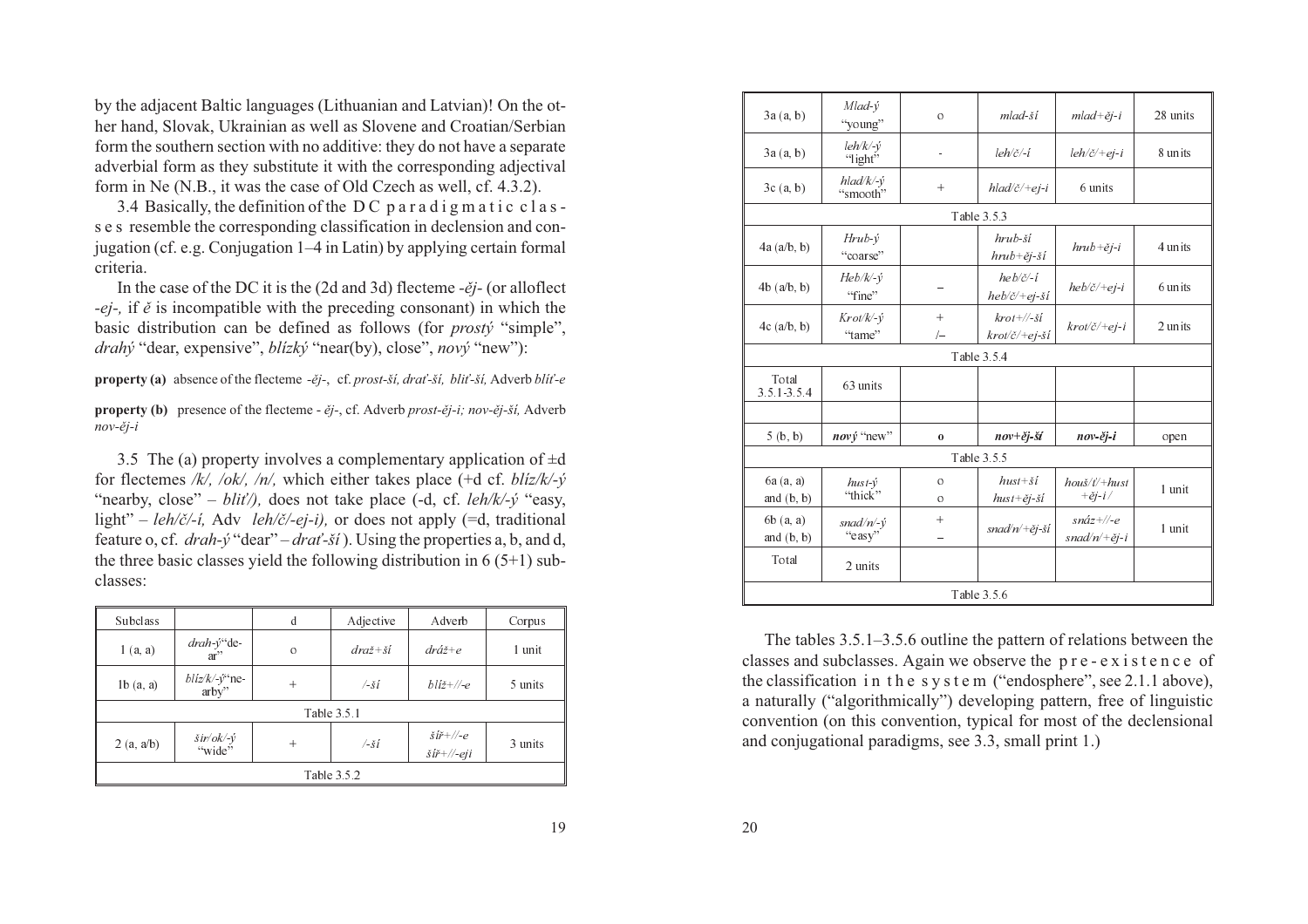3.6 Though highly organized in this way, the DC paradigm – as any inflectional pattern – displays some i <sup>r</sup> <sup>r</sup> <sup>e</sup> g <sup>u</sup> l <sup>a</sup> <sup>r</sup> i <sup>t</sup> i <sup>e</sup> <sup>s</sup> (traditional fuzzy points). Two are important:

- [1] (b, b): use of <sup>a</sup> flecteme <sup>+</sup>*<sup>n</sup>*<sup>+</sup> (for words ending in *-cí,* cf. *vrouc-í* "ardent", Adv *vrouc+n+ě*, 2s *vrouc+n+ější*), (we deal here with adjectives originating from present active participles)**,**
- [2] (a, a): suppletion (with units of high frequency, cf. *dobrý* "good" – *lep-ší,* Adv *lép-e* "better", *velký/mnoho* "big/much" – *vìt-ší,* Adv *víc-e*) shared by majority of languages of the European Linguo-area (see Table 2.3 and section 2.5). The following table indicates that the suppletion is <sup>a</sup> euro-feature concerning the following four items, i.e. two binary oppositions (for Germanic=English, Romance=Spanish, Slavic=Czech):

Table 3.6 Other typical irregularities involve

| English<br>Spanish<br>Czech                        | English<br>Spanish<br>Czech                         |
|----------------------------------------------------|-----------------------------------------------------|
| (a) good – better bueno – mejor dobrý –  <br>levší | $bad-worse$ mal - peor $\v{s}path \t{y}-hor \t{si}$ |
| (b) much – more mucho – mas mnoho – $ $<br>více    | little - less poco - menos málo - méně              |

- [3] defectiveness: e.g. lack of the proper 1s as in *záz-e* "more at the back",
- [4] irregular formation: 2d *pozd+ìjší* from Adv *pozd+ì,* not from the Adj *pozd/n/-í* "late") with /n/ = +d,
- [5] substitution: *dalek-ý* "distant" has no DC in Adj, other lexical unit must be used,
- [6] non-paradigmatic character (no 3d) of formally correct 2d (e.g. *jin-ý* "other" – "2s" *jin-ší,* cf. also (about <sup>16</sup> units) *tam* "there" – "2s" *tamější* "being there".

# **4. Czech euro-gradation (EDC) – its diachronical perspectiveand (Indo-)European context**

4.0 The pre-Czech (and pre-European) history of the EDC startswith the I <sup>n</sup> d <sup>o</sup> - E <sup>u</sup> <sup>r</sup> <sup>o</sup> p <sup>e</sup> <sup>a</sup> <sup>n</sup> development (from approximately the

<sup>4</sup>th–3rd millennium BC) in which, *inter alia*, the 2d (comparative) suf fix *-is/-ies/-ios* as well as its 3d (superlative) expansion (preserved in such English forms as *new-est, bus-iest, godli-est; fir-st, la-st*) were formed. The tripartite formula (1) |1d – 2d – 3d|, i.e. |positive – compa rative – superlative| (see 2.0) was originally developed by just some of the Indo-European groups, i.e. Greek, Latin, Germanic, Celtic and In do-Iranian. The original process of the development, from the viewpo int of the euro-area (ELA), can be expressed in the following diachronic scheme:

| Type $1-2-3$ (all degrees) | Type 1-2 (no 2d available) | Type 1 (pre-gradation stage) |
|----------------------------|----------------------------|------------------------------|
| Indo-Iranian               |                            | early Indo-European          |
| Greek, Latin               | later Indo-European        | Hittite, Armenian            |
| Proto-Germanic             |                            | Proto-Finno-Ugric            |
| Proto-Celtic               | Balto-Slavic               | Proto-Turkic                 |
| the $1st$ millennium BC    | the $2nd$ millennium BC    | the $3rd$ millennium BC      |

As obvious from this scheme, the formula  $(1)$  (= Type 1–2–3) originally typical only for some of the euro-languages, has been gradually developed into one of the universals of the modern euro-area regardless of genetic relations including Finno-Ugric and (some) euro-Turkic languages Table 2.3 and Table 2.9).

4.1 Unlike the above-mentioned languages of the type 1–2–3, P r o t o - S l a v i c (developing from the  $1<sup>st</sup>$  millennium BC and lasting until the  $10<sup>th</sup>$  century AD) developed just the 2d with the corresponding Indo-European suffix to yield the suffix .

This suffix is reflected in such late  $P \, \text{rot} \, \text{o}$  -  $S \, \text{l}$  a v i c forms as, e.g. Ma (*ăw-*) *bli* -(), *nov-ě-j*"nearer, newer", Ne (*ăw-*) *bli -e*, *nov-ì-je,* and MaPlNo (*ãw-*) *bliž-š-e, nov-ìj-š-e*. All the other forms of the Proto-Slavic DC (following the pattern of active participles) usedthe -*jo/-ja* paradigm, cf. Ma/NeSgGe (*ãw-e-jis-j*) *bliž-š-a, nov-ì-jš-a*.

4.2 During the  $10^{th}$  century AD it was P r o t o - C z e c h as the first Slavic language which separated from Proto-Slavic as <sup>a</sup> result ofthe prehistoric contraction. This process affected specially the definite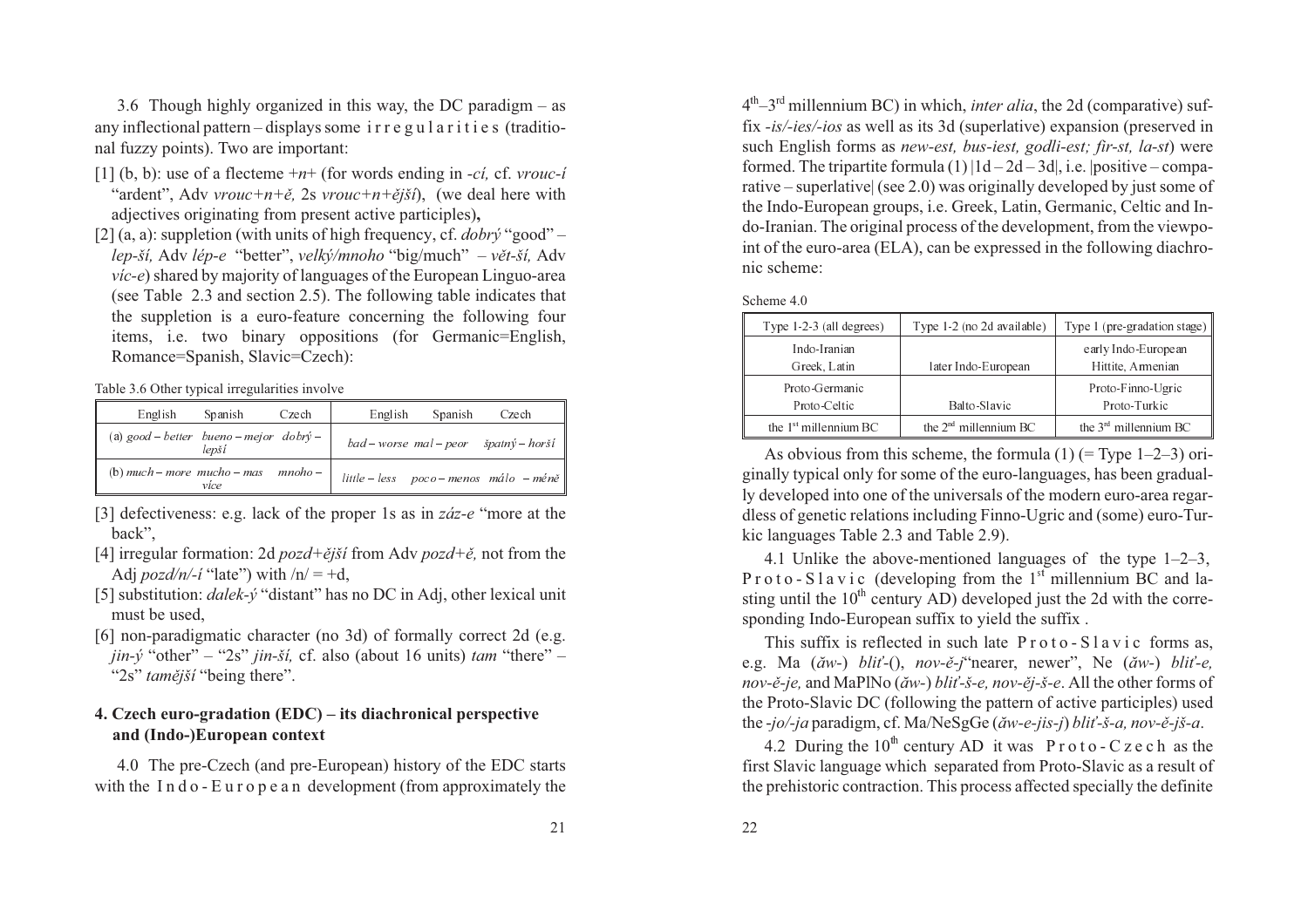(pronominalized) paradigm of the DC (using the postpositive pro noun…) – one of the Balto-Slavic features. This yielded such results as (Proto-Slavic Ma/Ne SgGe *bliž-š-/a+je/go* ) *bliž-š-/é/go* (modern Czech *bli -š-ího*).

As obvious from the last form, this period, called <sup>e</sup> <sup>a</sup> <sup>r</sup> l y P <sup>r</sup> <sup>o</sup> <sup>t</sup> <sup>o</sup> - - C z e c h (the  $10^{th}$ – $11^{th}$  cc.), formed the first proto-types of modern Czech. During the same period other Slavic contraction l <sup>a</sup> <sup>n</sup> g <sup>u</sup> <sup>a</sup> g <sup>e</sup> <sup>s</sup> – such as (Proto-) -Sorbian, -Polish, -Slovak, -Slovene, -Croatian, -Serbian and other proto-dialects of the Slavic contraction area stretching from the Southern coast of the Baltic Sea (cf. Polabian in the Hamburg area, Kashubian in the Gdañsk area) to the Adriatic and the Balkans – followed suit. The same applies to other features of the development of the DC in this period, including the pattern of four suppletives (as English *goo<sup>d</sup> – better,* Czech *dobrý – lepší* et al., cf. Ta ble 3.6), one of important properties marking the DC as <sup>a</sup> E <sup>u</sup> <sup>r</sup> <sup>o</sup> p <sup>e</sup> an universal (cf. Table 2.3 and section 2.5).

4.2.2 The ensuing stage, the late  $Proof 0 - 5$ lavic (the  $12<sup>th</sup>-13<sup>th</sup>$  cc.) confirms the crucial role of Proto-Czech in the development of the DC. The indefinite forms retreat to the position of predicatives (*on jest múdřějí, lepí* "he is wiser, better") and gradually vanish. The only trace left in modern Czech are adverbs, such as *lép-e, blíž-e,* (*novìjé novìj-í*) *novìj-i* "better, nearer, more newly" reflecting theoriginal Ne forms (cf. 4.3.2).

4.2.3 As described in the Scheme 4.0, P <sup>r</sup> <sup>o</sup> <sup>t</sup> <sup>o</sup> - S l <sup>a</sup> <sup>v</sup> i <sup>c</sup> h <sup>a</sup> d <sup>n</sup> <sup>o</sup> i <sup>n</sup> f l <sup>e</sup> <sup>c</sup> <sup>t</sup> i <sup>o</sup> <sup>n</sup> <sup>a</sup> l 3 d ( <sup>s</sup> <sup>u</sup> p <sup>e</sup> <sup>r</sup> l <sup>a</sup> <sup>t</sup> i <sup>v</sup> <sup>e</sup> ), <sup>a</sup> form which, in the case of the DC, is one of the preconditions for the status of <sup>a</sup> euro-universal. The late  $Proofo-Czech$  is the period of its initial para- $\overline{d}$  i g m a t i z a t i o n. The Proto-Slavic (not yet paradigmatic) prefix *nai-/naj-*, with some vacillations, establishes the formula

### (2)  $|3d = prefix + 2d|$  (see 2.7).

This formula proves Czech to be the prime catalyst in stimulatingthe same process in three euro-areas (cf. 2.7):

- (i) the basic euro-area, developing between the  $13<sup>th</sup>-17<sup>th</sup>$  cc. and forming a euro-channel called the North Slavic genetic union, comprising West Slavic and Western East Slavic languages (Ukrainian and Belorussian, but leaving Russian aside),
- (ii) expanded Slavic union, incorporating W e stern S o uth S l <sup>a</sup> <sup>v</sup> i <sup>c</sup> (Slovene, Croatian, Serbian, but excluding Macedonianand Bulgarian),
- (iii) a d j a c e n t n o n S l a v i c (i.e. "area-related") languages (Latvian, Central European Romany, Hungarian) using instead of the Slavic preflect *naj-* their own prefixes (see Table 2.3-7. and the section 2.7). Here the role of Czech and the North Slavic Union in diffusing the DC as <sup>a</sup> euro-universal and forming <sup>a</sup> (genetic <sup>+</sup> arearelated) euro-zone in the euro-center is quite obvious.

4.2.4 All the processes which took place not during the historicalperiod of the (classical) Old Czech (the  $14<sup>th</sup>-15<sup>th</sup>$  cc.) but in the p r e h i storic stage (10<sup>th</sup>-13<sup>th</sup> cc.), played a crucial role in building the DC as an important componen<sup>t</sup> in the endo-space of futureCzech in the millennium to come.

4.3.1 Unlike the Proto-Czech period constructing the general framework of the DC, the role of the classical period of O l d C z e c h (the  $14<sup>th</sup>-15<sup>th</sup>$  cc.), in which the first major literary works appear, is in "refining" this framework, i.e. in elaborating in detail the emergen<sup>t</sup>DC. As written texts of the period testify, the tripartite formul a  $|1 d - 2 d - 3 d|$  acquires at that time its modern shape.

It is a process in which the authority of Latin played an im portant par<sup>t</sup> by cementing the role of this formula as an unifying factorin establishing the European Linguistic Union. This feature of Czech, in which Latin took par<sup>t</sup> in its forming, involves not only the universal (common European) tripartite formula but, at the same time, its own ("endospheric") model, including the f <sup>o</sup> <sup>r</sup> m u l a  $(2)$   $|3d$  = prefix *naj*- + 2d and a new a l g o r i t h m i c s e q <sup>u</sup> <sup>e</sup> <sup>n</sup> <sup>c</sup> <sup>e</sup> of six paradigms developed in this period as <sup>a</sup> Czech parti cular not known in any other European language (see Tables $3.5.1 - 3.5.6$ .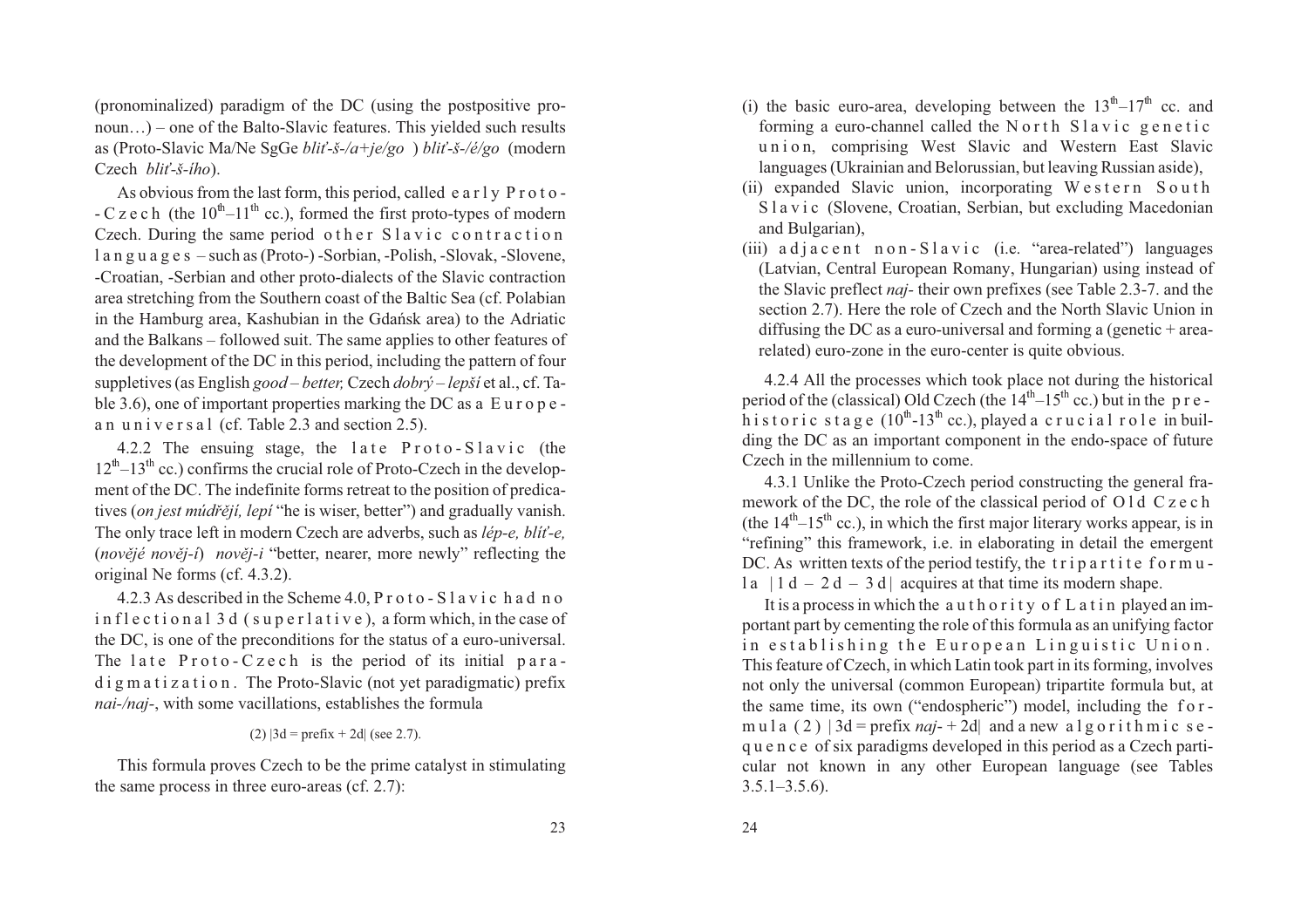4.3.2 An important moment of this process is the d <sup>o</sup> <sup>m</sup> i <sup>n</sup> <sup>a</sup> <sup>t</sup> i <sup>o</sup> <sup>n</sup> <sup>o</sup> f <sup>t</sup> h <sup>e</sup> <sup>c</sup> <sup>o</sup> <sup>n</sup> <sup>t</sup> <sup>r</sup> <sup>a</sup> <sup>c</sup> <sup>t</sup> <sup>e</sup> d p <sup>a</sup> <sup>r</sup> <sup>a</sup> d i g <sup>m</sup> which involved the establish ment of <sup>a</sup> separate adverbial pattern (cf. 4.2.2).This was an initial precondition for establishing <sup>a</sup> "new" par<sup>t</sup> of speech called (adjective+adverb=) a d d i t i v e (see 3.3) which was eventually shared by Sorbian, Polish (but not by Slovak!) and by Belarusian (but not byUkrainian and South Slavic) but spread to Baltic! (ibid., small print 2.).

For this purpose the neuter form  $|cf. bliz-ko – bli -e – naj- bli -e|$ "nearby, closely 1d, 2d, 3d" of the indefinite (short) paradigm of the adjective was used while its other forms are gradually replaced by its contracted counterparts. Some important morphonological and morp hological processes "refining" the future modern shape of the DC tookplace.

Another quite new impulse of the development of the DC is their <sup>a</sup> p p <sup>e</sup> <sup>a</sup> <sup>r</sup> <sup>a</sup> <sup>n</sup> <sup>c</sup> <sup>e</sup> in written texts and i <sup>n</sup> <sup>m</sup> <sup>e</sup> d i <sup>e</sup> <sup>v</sup> <sup>a</sup> l *b <sup>e</sup> l l <sup>e</sup> <sup>s</sup> - l <sup>e</sup> <sup>t</sup> t <sup>r</sup> <sup>e</sup> <sup>s</sup>* in particular. While <sup>L</sup> <sup>a</sup> <sup>t</sup> <sup>i</sup> <sup>n</sup> <sup>a</sup> <sup>s</sup> <sup>a</sup> <sup>n</sup> <sup>e</sup> <sup>x</sup> <sup>t</sup> <sup>e</sup> <sup>r</sup> <sup>n</sup> <sup>a</sup> <sup>l</sup> <sup>c</sup> <sup>a</sup> <sup>t</sup> <sup>a</sup> <sup>l</sup> <sup>y</sup> <sup>s</sup> <sup>t</sup> (see above) played an important euro-integrant role in the initial stageof this period, in a later process (since the late  $14<sup>th</sup>$  c.) the C z e c h <sup>a</sup> <sup>u</sup> <sup>t</sup> h <sup>o</sup> <sup>r</sup> <sup>s</sup> develop their own ("endospheric") attitude to the DC discovering in them, *inter alia*, an important source of their <sup>a</sup> <sup>e</sup> <sup>s</sup> <sup>t</sup> h <sup>e</sup> tic in spiration (T. Štítný).

4.3.3 Formally, an important process in the above-mentioned "refining" is so-called calibration ("size adjusting") in which the original form is either extended – cf. MaNoSg *novějí novější* and generally the nominal paradigm is replaced by its contracted counterpart

(cf. *nověj-ša – novějš-ého* etc.) – or reduced in the case of adverbs – *blíž-e blíž, døéve døév* "closer, earlier".

4.4.1 The interim period in the history of Czech (the  $16<sup>th</sup>-18<sup>th</sup>$  cc.) attracting until recently much less interest of scholars than Old Czech, proves nevertheless significant for understanding so me more specific features of the modern Czech DC. It is <sup>a</sup> period in which the first attempts to describe Czech more comprehensively appear, among them Jan Blahoslav's *Grammatyka C* eská (Czech Gram-

Ion in a tion<br>
of the DC in his century.<br>
of the DC in his century.<br>
All the establish-<br>
and the calibid precise of the DC in his century.<br>
All the small inter-expansion of the DC in<br>
and the North Slavic euro-zone (Sochi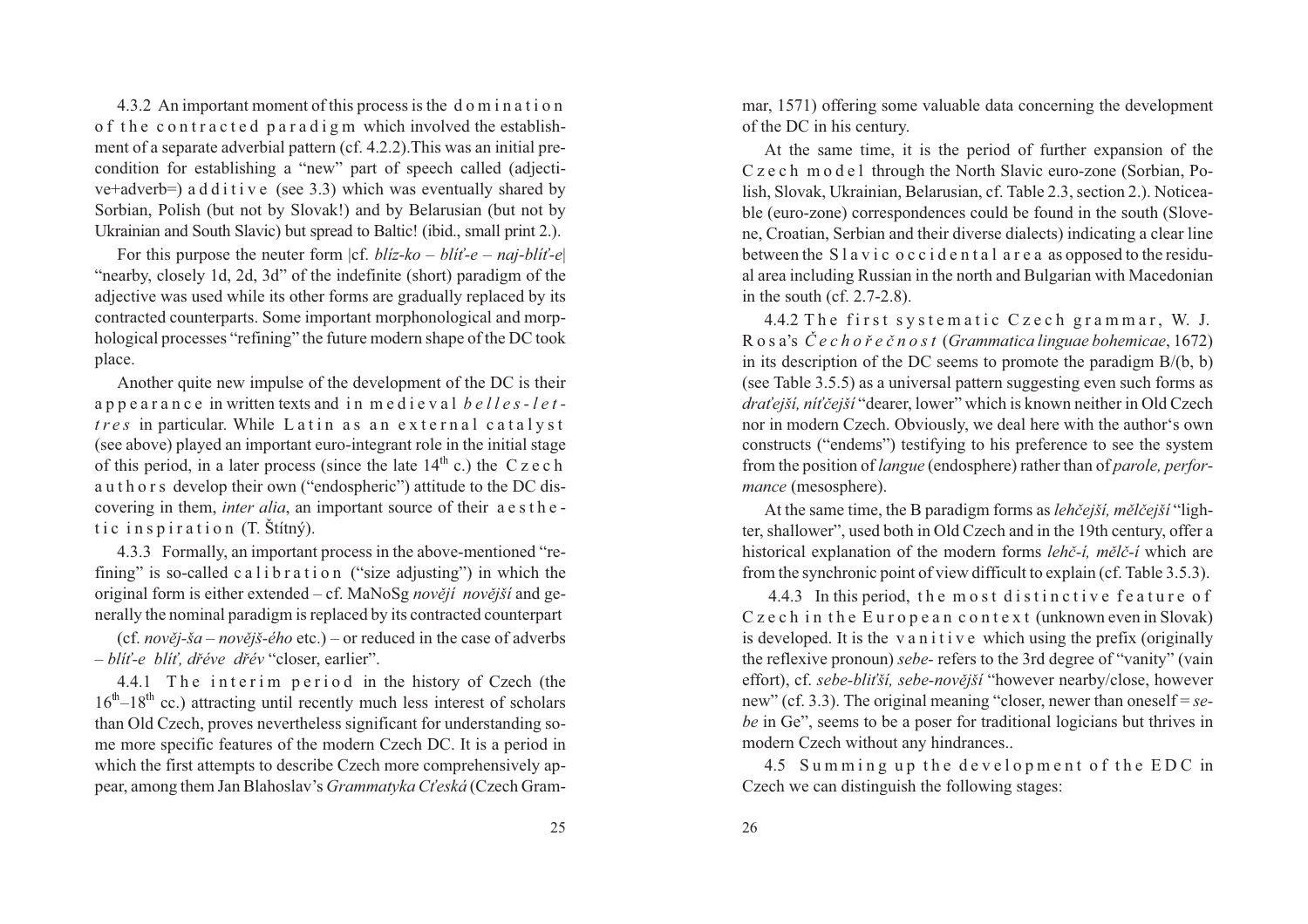- 1. P  $\mathsf{rot}\circ\mathsf{c}$  z e c h  $\mathsf{period}$  (the 10th 13th c c.): The initial stage of adopting the Proto-Slavic model  $|1d - 2d|$  and constructing the basic framework by establishing the internal (endospheric) formula (2) |3d <sup>=</sup> prefix *naj-* <sup>+</sup> 2d| (see 2.7). This formula <sup>y</sup>ielded the common European ("mesospheric") formula (1)  $|1d - 2d - 3d|$ (see 2.0) with its own unique means which eventually constituted <sup>a</sup> new euro-zone comprising besides Slavic "occidental" languages "area-related" Latvian, Romany and Hungarian. This is <sup>a</sup> natural (spontaneous) process in which the native speaker is not aware of the ongoing changes, although they integrate Czech, and the other Slavic and non-Slavic languages following suit, into the ELA (seesection 4.2).
- 2. Old Czech period (the 14th-15th cc.): The appear ance of written texts in Czech triggers off the process of becoming aware of the DC, originally passively – prompted *inter alia*, by the Latin (Bible translations etc.), contributing significantly to the "euro-integration" of Czech – later actively by using the DC for de veloping and cultivating the language by some distinguishedmedieval pens (see section 4.3).
- 3. The interim period (the  $16th-18th$  c c.): The first de scriptions of the DC, originally of its surface or *parole* (mesosphere), later of its depth or *langue* (endosphere) involving the underlying constructs (endemes) as some kind of counterparts of the surface and its entities (W. J. Rosa). This period ends about two centuries ago (cf. J. Dobrovský's *Lehrgebäude* in 1809) when the modern system of the DC, as described in section 3., acquires itsdefinite shape (see section 4.4).

# **5. A postscript. The perspective of the ELA and of its furtherinvestigation and promotion**

This brief review, based on one euro-language and the competence of just one author, can only sugges<sup>t</sup> <sup>a</sup> future perspective of the problem at hand and its initial investigation. It, however, includes <sup>a</sup> claim thatthe European context of the DC signals a new and very up-todate topic – the idea of the European Linguistic Area, involving the linguistic euro-integration and the centuries-long tradition of European linguistic interrelation and solidarity.

Such a claim can just foreshadow a new linguistic discipline, euro-areal studies. It will require an entirely new comprehensive approach to the contrastive studies with much more advanced means of technology. Clearly, such an approach would invo lve <sup>a</sup> new treatment of mutual integrity and solidarity shared by all the languages of Europe regardless of their seize, political importance, origin, and genetic relation.

Yet, this would only confirm the claim in the introduction descri bing (future?) Europe, one of the smallest continents, as <sup>a</sup> happy continent of linguistic adventure, joy and solidarity.

That's why nothing has changed the idea, chosen to close the firstedition of the book on the Degrees of Comparison (1986):

The most useful lesson offered by the degrees of comparison seems to be the idea of abstraction – expressed by the endo-sphere of each of the European languages – humanizing the extra-linguistic and often extra-human reality surrounding the humanbeing.

### **Bibliography (selected)**

#### **Euro-linguistics and euro-languages**

 A <sup>s</sup> <sup>e</sup> <sup>n</sup> <sup>o</sup> <sup>v</sup> <sup>a</sup> P., *Balkansko ezikoznanie. Osnovni problemi na balkanskija ezikovsãjuz.* Nauka i izkustvo, Sofia 1989.

<sup>B</sup> <sup>o</sup> <sup>m</sup> h <sup>a</sup> <sup>r</sup> d A. R. ,*Indo-European and the Nostratic Hypothesis.* Charleston 1996.

- <sup>D</sup> <sup>a</sup> <sup>h</sup> <sup>l</sup> Ö., *Standard Average European as an exotic language*. (in:) *Toward <sup>a</sup> Typology of European Languages.* (Bechert J., Bernini G., Buridant C., eds.) [*Empirical Approaches to Language Typology, vol. 8*]. Mouton deGruyter, Berlin-New York 1990, pp. 3–8.
- <sup>E</sup> <sup>r</sup> h <sup>a</sup> <sup>r</sup> <sup>t</sup> A., *Indoevropské jazyky. Srovnávací fonologie <sup>a</sup> morfologie*. Academia, Prague 1982.
- H <sup>a</sup> <sup>s</sup> p <sup>e</sup> l <sup>m</sup> <sup>a</sup> <sup>t</sup> h M., *The European linguistic area*: *Standard Average European*. (in:) Haspelmath M. et al. (eds.) *Language Typology and Language Universals. An International Handbook.* 1–2. Berlin-New York 2001, pp. 1492–151.

<sup>H</sup> <sup>o</sup> <sup>r</sup> <sup>á</sup> <sup>l</sup> <sup>e</sup> <sup>k</sup> K., *Úvod do studia slovanských jazykù*. Academia, Prague 1962.